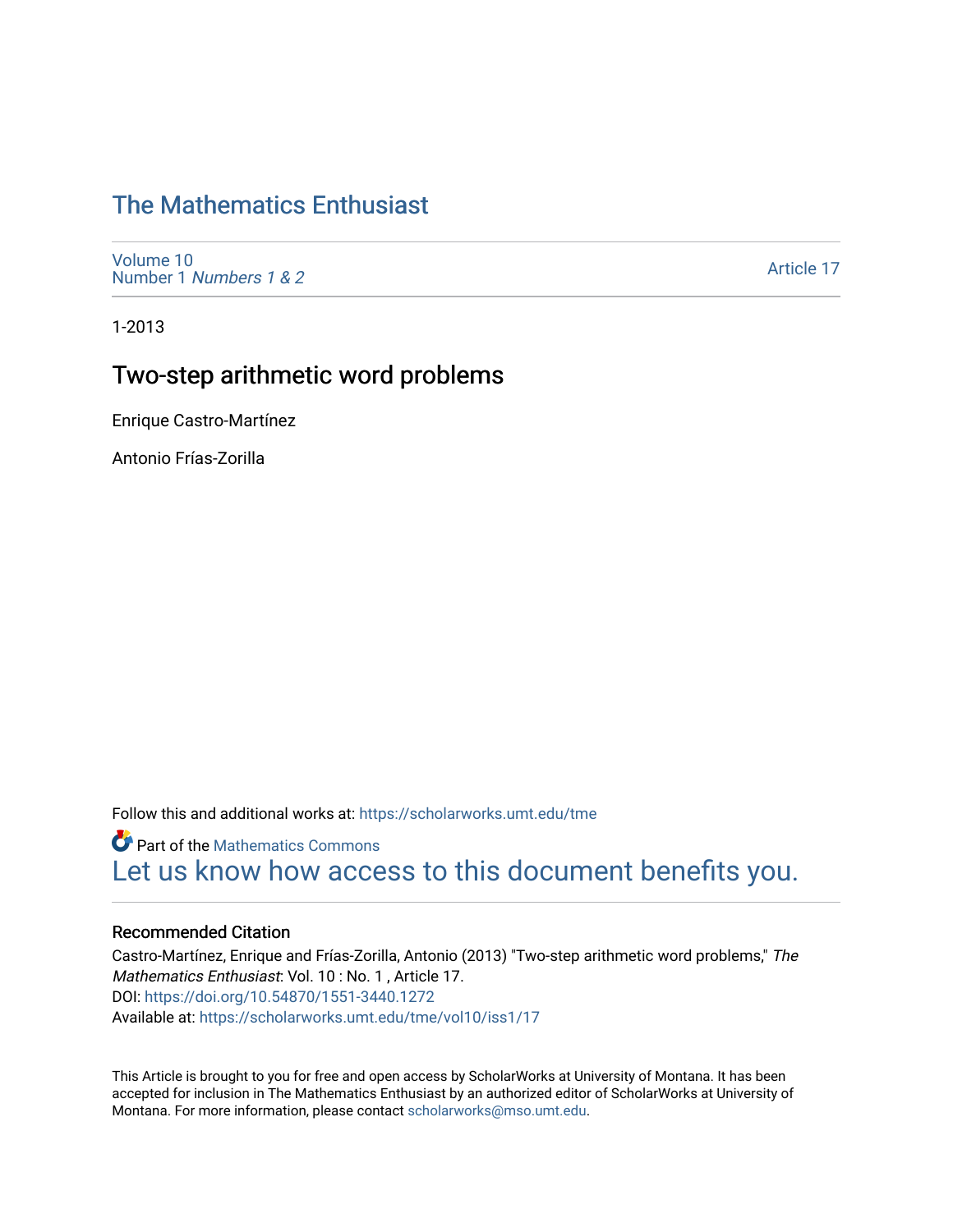# **Two-step arithmetic word problems**

*Enrique Castro-Martínez1 University of Granada, Spain* 

*Antonio Frías-Zorilla2 University of Almería, Spain* 

**Abstract:** This study uses the perspective of schemes to analyze characteristics of arithmetic word problems that can influence the process of translation from the verbal statement to an arithmetical representation. One characteristic that we have detected in the two-step word problems is the presence of one or two connections (nodes) in schemes that represent them, and this paper explores whether the number of nodes affects the activation of the associated schemas. With students from the  $5<sup>th</sup>$  and  $6<sup>th</sup>$  grades of elementary school (11 and 12 years of age), we analyze the written productions and would stress that the number of connections influences the activation of the right schema. Results show that the double connection implicate a greater difficulty for obtaining a correct arithmetical representation. Likewise, the presence of a simple or double connection between the two relationships means that the students commit specific errors that we associate with this characteristic.

**Keywords: T**wo-step word problems, arithmetic, schemes, double node, errors.

#### **Introduction**

1

Research on problem solving on mathematics education is a wide and varied field, and it is not limited to a single study focus; nor is it performed within a single theoretical framework (Castro, 2008; Santos, 2008). A good number of studies have centered on the use of arithmetic operations to solve word problems. Verschaffel, Greer, & Torbeyns, (2006) distinguish four focuses in the study of arithmetic problems: (a) conceptual structures (schemes) for representing and solving word problems; (b) word problems viewed from a problems-solving perspective; (c) a sociocultural analysis of performance on arithmetic word problems; and (d) the modeling approach.

<sup>&</sup>lt;sup>1</sup> Author's address: Facultad de Ciencias de la Educación, 18071, Granada, Spain. E-mail: ecastro@ugr.es

 $^2$  Author's address: Facultad de Ciencias de la Educación. Almería, Spain. E-mail: afrias@ual.es

**The Mathematics Enthusiast**, **ISSN 1551-3440, Vol. 10, nos.1&2**, pp.379-406 2013©The Author(s) & Dept. of Mathematical Sciences-The University of Montana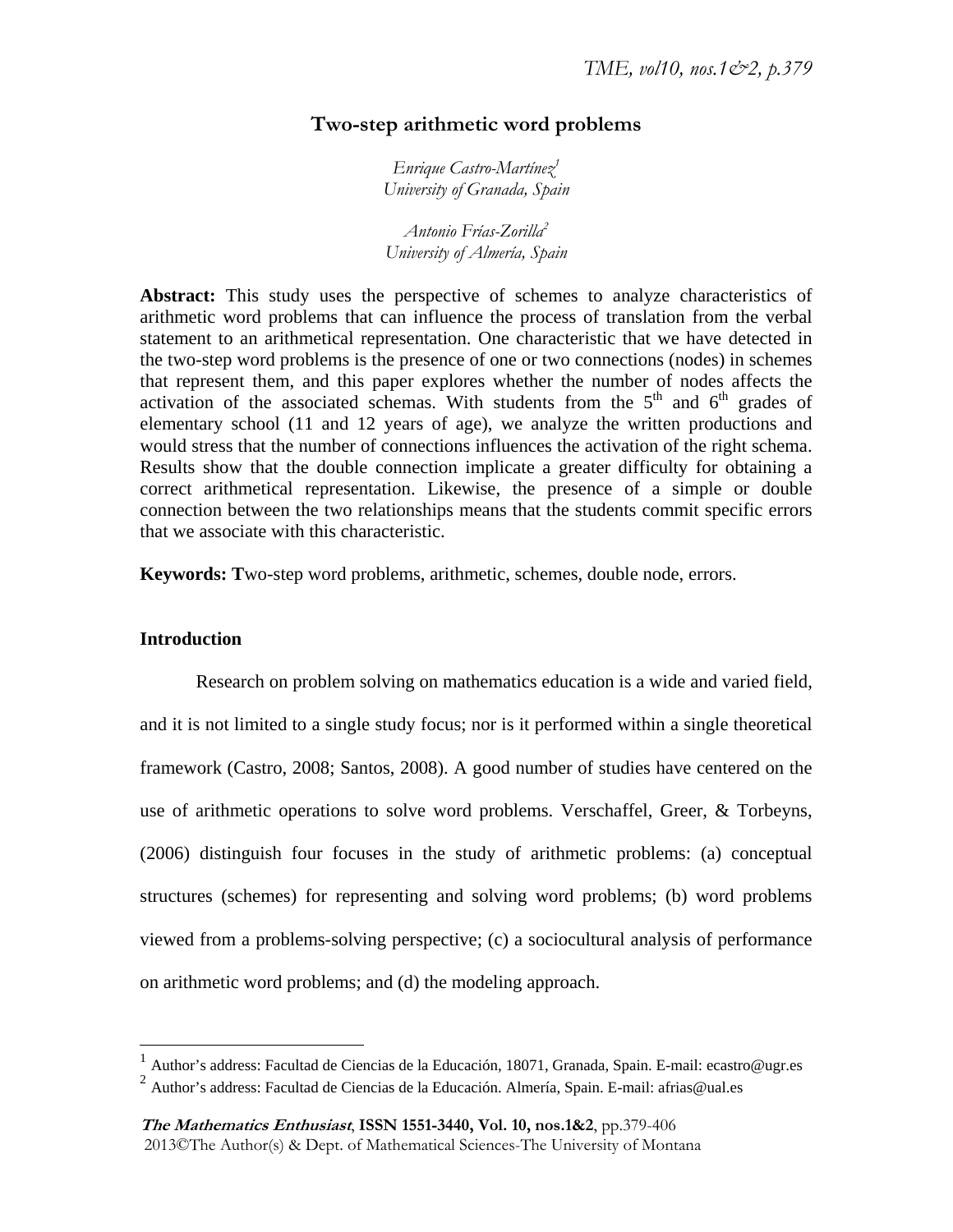Since the 1990s, there have been a tendency in Mathematics Education to undervalue the educational value of word problems and stress situated and socially mediated approaches to solving authentic, complex problems. Despite this focus, Jonassen (2003) indicates that "story problems remain the most common form of problem solving in K-12 schools and universities" (p. 267). This paper treats arithmetic word problems whose statement contains two relationships between the data and that therefore require more than one operation to solve them (two-step arithmetic word problems). We perform our analysis from the perspective of schemes (Hershkovitz, & Nesher, 2003) and focus on characterizing the double node in two-step arithmetic word problems and the schemes to which they give rise, and on studying the influence of the double node on the activation of the schemes and the errors this causes. Enright, Morley, & Sheehan (2002) indicate that *problem features such as those described previously can be related theoretically to individual differences in cognition* (p. 51).

## **The scheme approach**

From the semantic perspective on one-step arithmetic problems, *once the concepts and relationships involved are understood, the child has only to choose the correct operation and apply it* (Quintero, 1983, p. 102). In problems with several steps, it is also necessary to understand the concepts and relationships, but additional issues are involved as well. Quintero (1983) indicates that the child must plan and organize the order in which to apply the operations and identify the pairs of numbers to which to apply each operation. Shalin and Bee (1985) analysis of two-step problems leading to specific structures is based on the possible logical combinations of one-step problems. They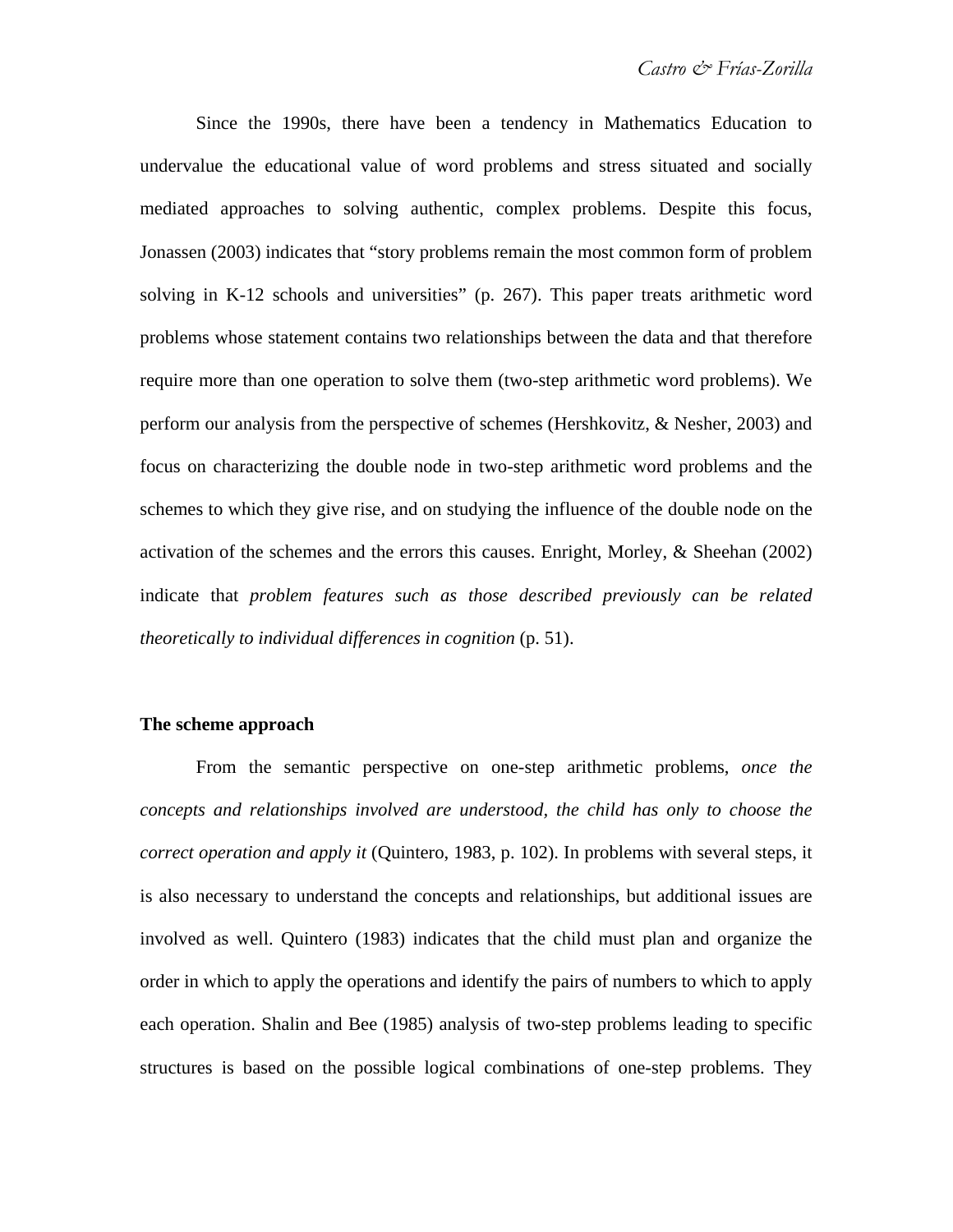represent the corresponding scheme of a simple arithmetic word problem by means of a diagram (Figure 1) of three connected components in terms of part-whole relationships.



Figure 1. Notation of the triad of components present in the part-whole relationship

If the diagram in Figure 1 represents a mathematical object, we can construct more complex mathematical relationships from it using more than one diagram and connecting them to each other, forming networks. Following this idea, Shalin & Bee (1985) obtain the structure of a two-step problem by combining two triads based on local relationships. Each of the different ways of combining two triads like that in Figure 1 constitutes a different global problem structure. These combinations (Figure 2) define three structures of two-step problems: hierarchy, sharing the whole and sharing a part.



Figure 2. Hierarchical scheme, sharing the whole and sharing a part

Nesher & Herskovitz (1994, 2003) research the influence that the three schemes (Figura 2) have on the index of difficulty of composite problems. With a sample of students from third, fourth, fifth, and sixth grades in Israel, they find that the variable type of scheme has a significant effect on the index of difficulty of these problems. The "hierarchical" scheme is the easiest, followed by the "shared whole" and finally the "shared part" scheme. The study by Shalin & Bee (1985) also showed that children in the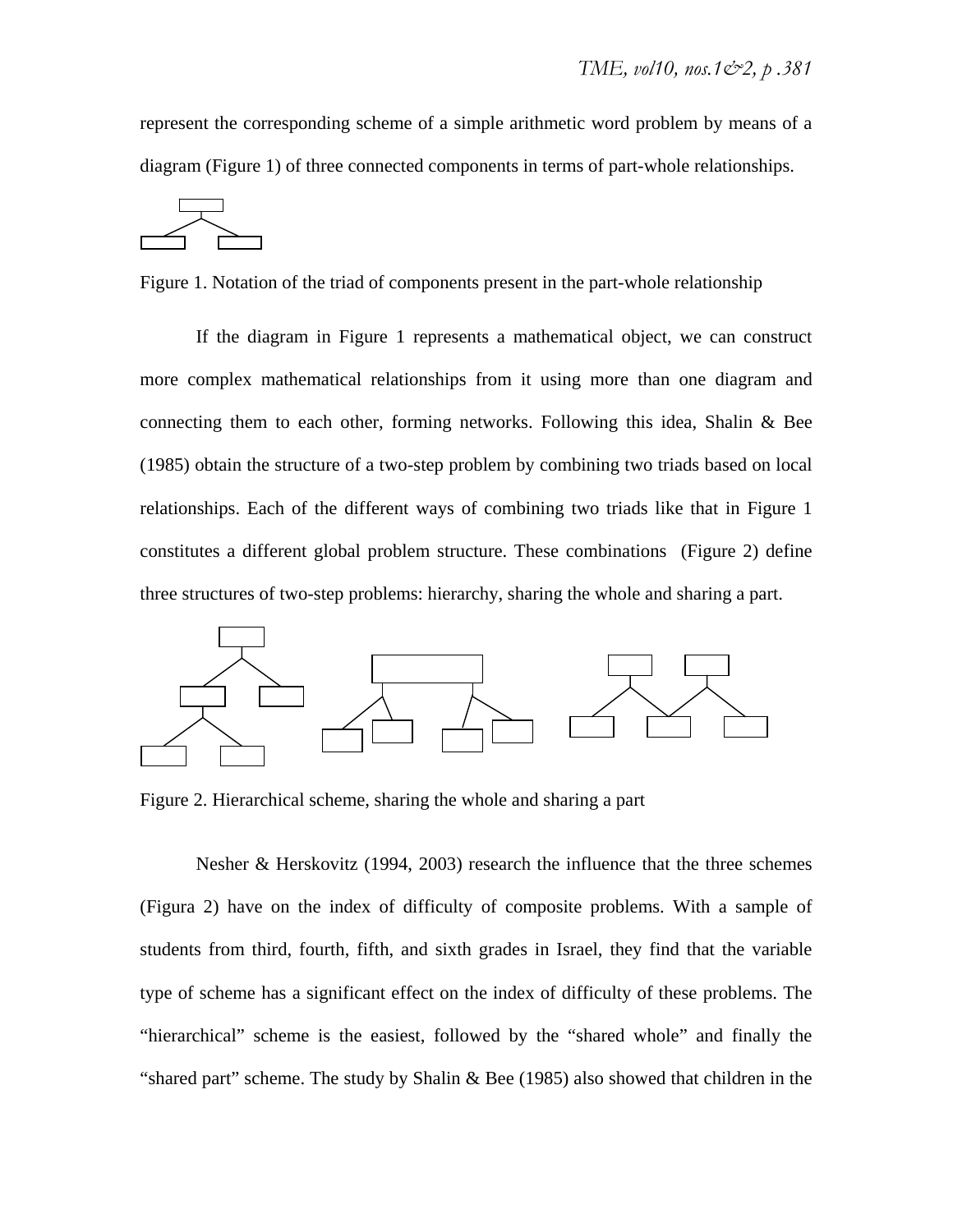$3<sup>rd</sup>$ ,  $4<sup>th</sup>$  and  $5<sup>th</sup>$  grades (elementary school) had a higher rate of success with the hierarchical scheme. In the following section, we will see that the results can be altered by other cognitive variables.

## **Decrease-increase relationship**

In the research performed by the Numerical Thinking Group of the University of Granada, with  $4<sup>th</sup>$ ,  $5<sup>th</sup>$ , and  $6<sup>th</sup>$  grade elementary school children from Granada (Spain), the results obtained by comparing the indices of difficulty of the different combinations of the relationships of increase or decrease show that the combinations of increase and decrease affect the difficulty of the two-step problems (Castro, Rico, Castro, & Gutiérrez, 1994; Castro, et al., 1996); Rico, Castro, González, & Castro, 1994; Rico, et al., 1997).

The four classes of problem are determined by whether the relationship is one of increase or decrease.

Type (I, I). Two relationships of *increase*. The *whole* of the first initial relationship is a *part* of the second relationship (*hierarchical* scheme). Type (D, D). Two relationships of *decrease*. One *part* of the first relationship is the *whole* of the second relationship (*hierarchical* scheme). Type (I, D). First relationship of increase and second of decrease. The two relationships share the whole (*sharing the whole* scheme).

Type (D, I) The first relationship is one of decrease and the second one of increase. The two relationships share a part (*share a part* scheme).

Presented in order of increasing difficulty, they are:

 $(I, I), (I, D), (D, I)$  and  $(D, D)$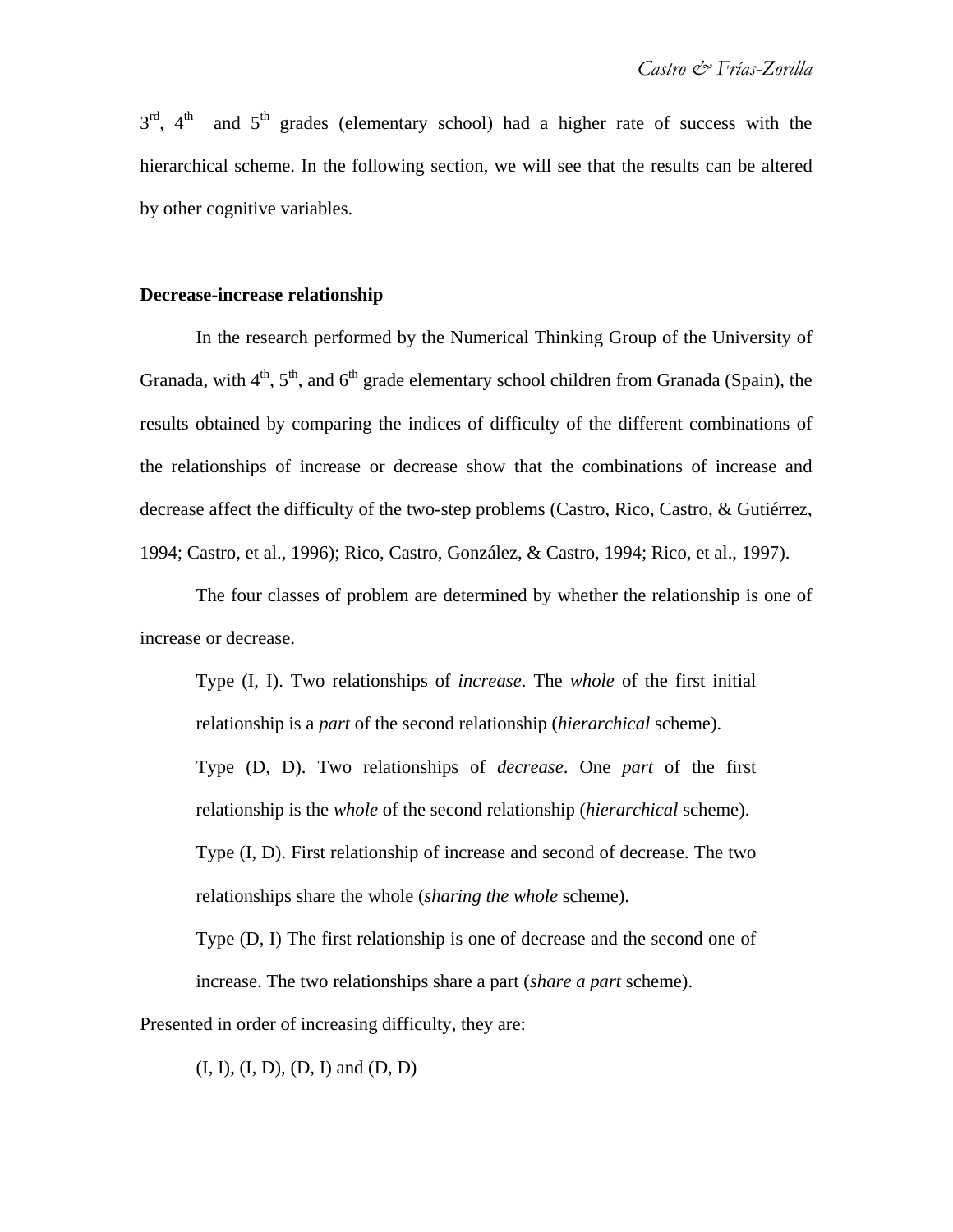where the type (D, D) is the most difficult. These results contradict the argument that the hierarchical scheme is generally less difficult than the other two schemes. Shalin & Bee (1985) and Nesher & Hershkovitz (1994) find that the problems associated with the hierarchical scheme are less difficult than the others. However, in Castro, et al., (1996) study with additive problems, the problems corresponding to the two extreme combinations—the easiest, increase-increase (I, I) and the most difficult decreasedecrease (D,D)—correspond to the same scheme: the hierarchical scheme. The difficulty of the hierarchical scheme is consequently affected by the relationships of increase or decrease used to state the problem. Other cognitive variables also appear in two-step problems, however, such as the number of connections between the components of the basic structure, as we will see in the next section.

#### **Problems with two nodes**

One of the key issues in understanding the structure of two-step word problems is understanding the nature of the two elements that compose the basic triad of the partwhole scheme and the way of connecting these elements between two triads. To determine how this is done, Nesher & Hershkovitz (1994) perform a textual analysis of the problems, breaking them into components. They distinguish three components in a one-step problem. Two of these provide numerical information explicitly (complete components) and the other, the question, is missing numerical information (incomplete component).

In the composite schemes for two-step problems (Nesher & Hershkovitz, 1994), the connection between the two one-step problems is created by a new component, which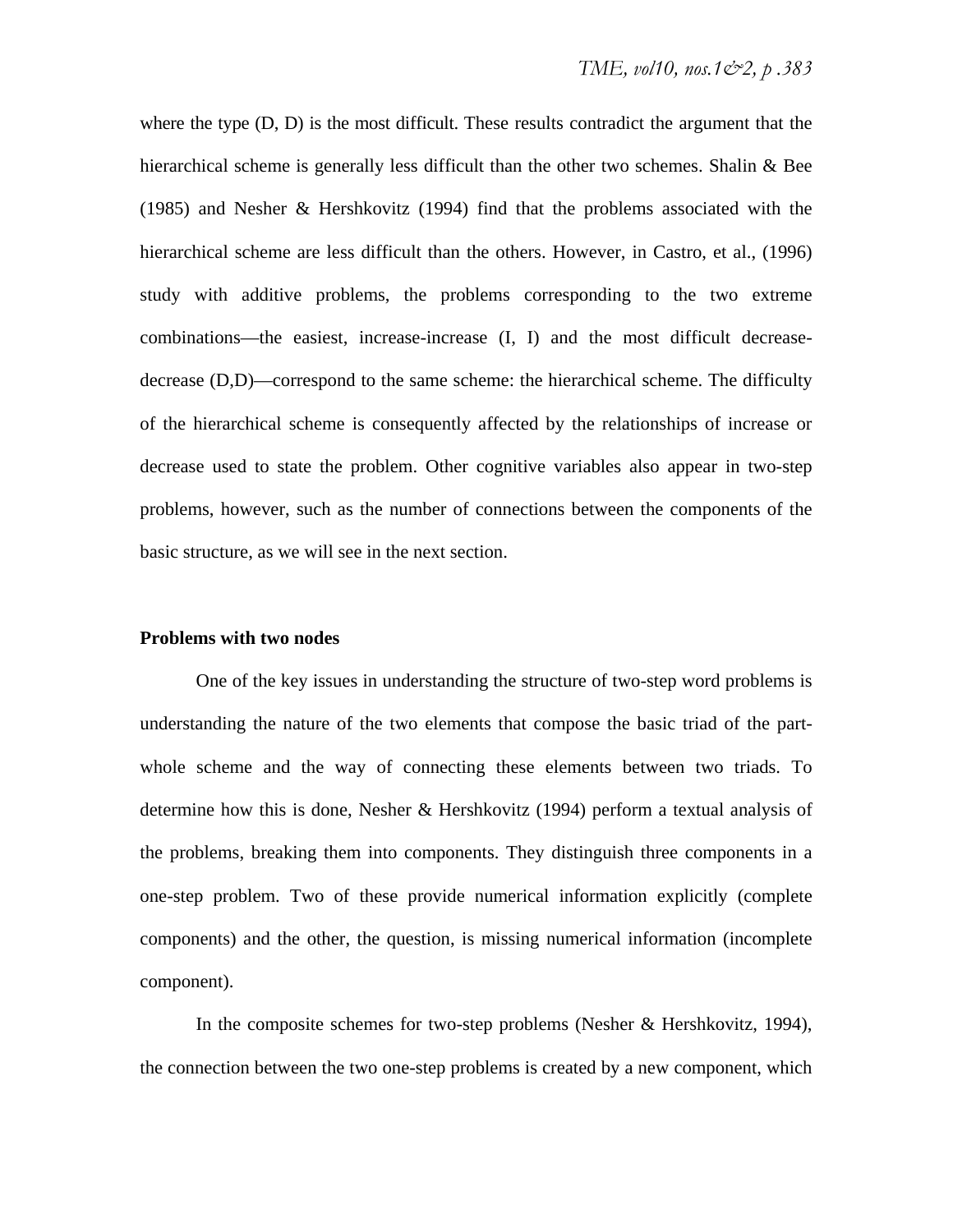they call the latent component of the problem (see Figure 3) and which is common to the two simple structures.



Figure 3. Latent component

From a representational point of view, we say in this situation that there is a *nexus* or *node* between the two simple structures that produce the corresponding composite scheme. Thus, the two simple structures share a component within a two-step problem. For example, in Problem 1:

*Problem 1. I bought 5 books. Each book cost 8 euros. If I pay 50 euros,* 

*how much money will I get back?* 

In the first structure, the latent component is the question of the first problem:

- I bought 5 books
- Each book cost 8 euros
- How much do all of the books cost?

In the second structure, the latent component becomes a complete component:

- All of the books cost 40 euros.
- $\bullet$  I pay 50 euros.
- How much money will I get back?

In this problem, the latent component (the price of all the books) is shared by the first and second arithmetic structures. This latent component, which is not stated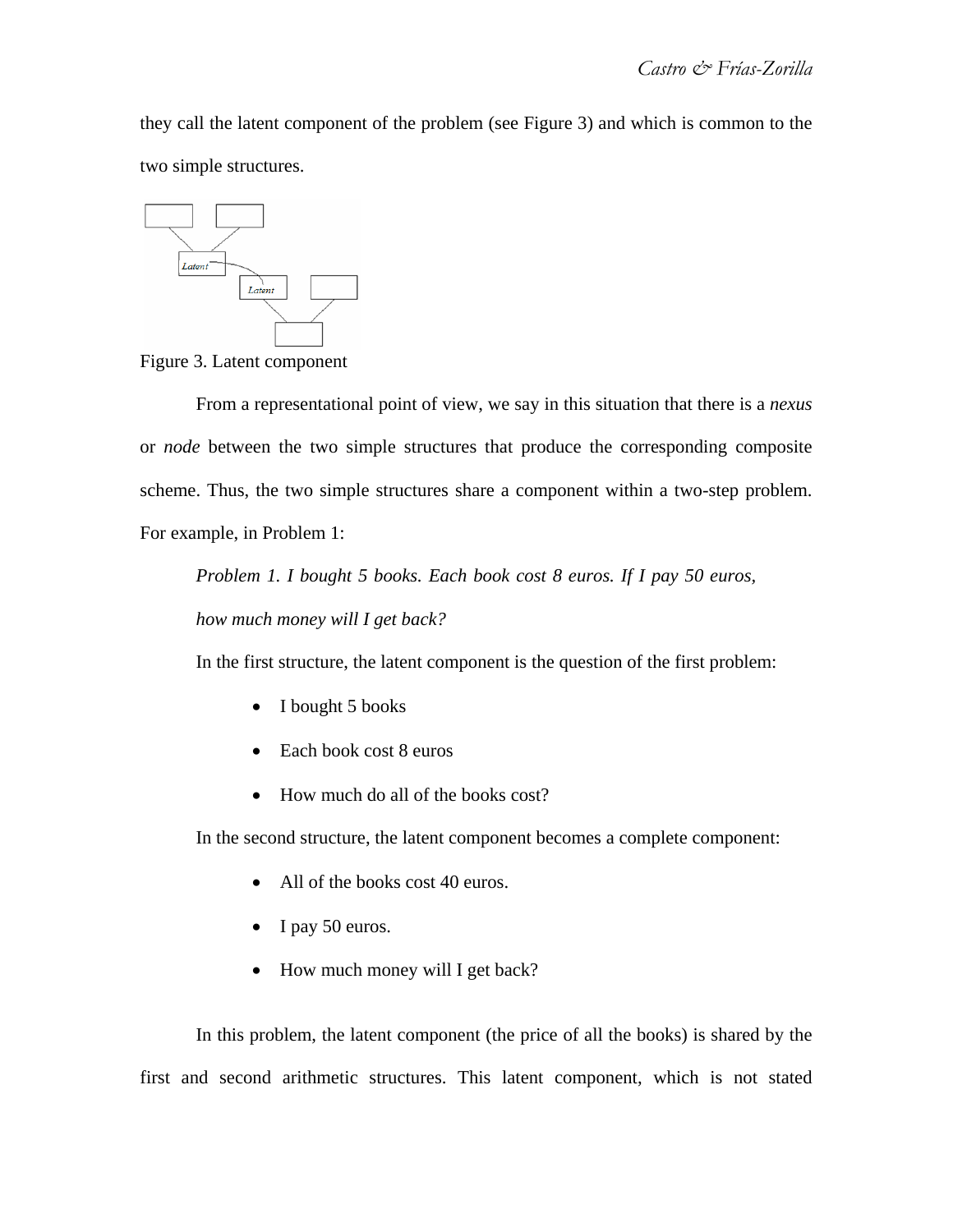explicitly in the wording of the problem, connects the two structures. The price of the books is obtained in the first structure, where it has the function of incomplete component. This price is then used in the second structure as a complete component. This function of connection between the two structures is what leads us to call it a node or nexus of union between the two.

In the schemes of two-step problems defined by Shalin & Bee (1985) and subsequently used by Hershkovitz & Nesher (1996) and Nesher & Hershkovitz (1994, 1996, 2003), the latent quantity is the only nexus of union between the two simple structures. However, the condition of a node does not imply being a latent quantity, nor does it mean that this is the only quantity with this condition. The node can also be a piece of information given explicitly in the statement and that is shared by more than one simple structure within a two-step problem. It is possible to find two-step problems that have two simple structures connected by two nodes, as occurs in the following problem:

# *Problem 2. John has 5 balls. His grandfather gives him triple the number he had. How many balls does John have now?*

This problem 2 combines two simple schemes: one multiplicative scheme and one additive. Both schemes have two quantities, "John's 5 balls" and "the balls that John's grandfather gives him," which are shared. In Figure 4, we see the representation of the two simple schemes and how both contain the shared quantities. This kind of two-step problem has only two pieces of information or, from another perspective, three pieces, but one of these is repeated or has a double function. Therefore, two components are shared by the two simple structures, one of these the latent component (balls that the grandfather gives) and the other the repeated piece of information (John's 5 balls) in the problem.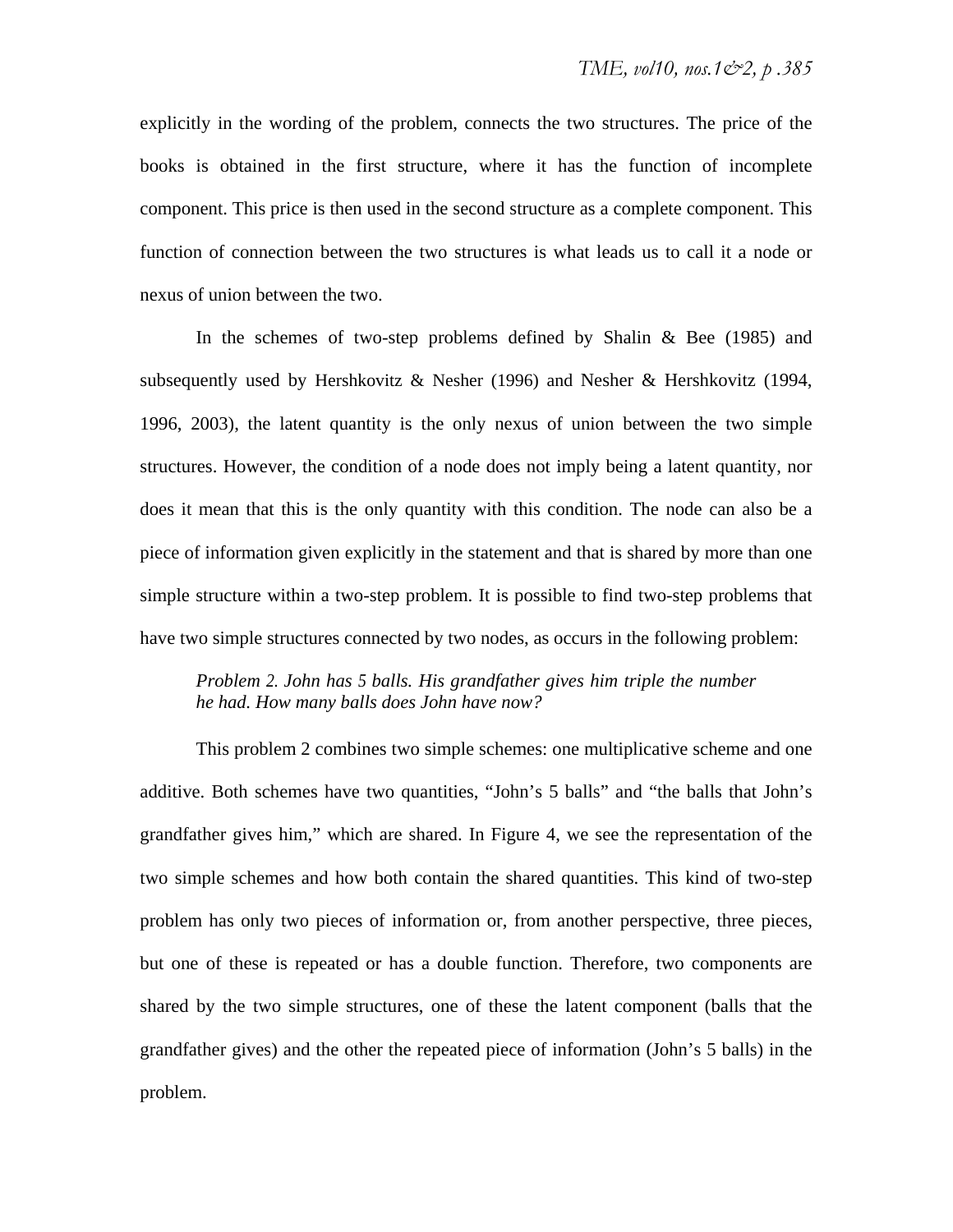

Figure 4. Simple schemes of a two-node problem

The quantities that are shared by various simple structures within a composite problem have, therefore, the condition of node, independently of whether these quantities are given pieces of information or intermediate unknowns (latent quantities) in the problem.

# *Types of two-node schemes*

The problem we have used as an example of a double node is hierarchical in kind (see Figure 5), and the 15 balls constitute the latent variable, which is the intermediate unknown quantity.



Figure 5. Hierarchical scheme

We can see that the quantity of 5 balls appears in the two simple structures. If we merge both boxes into a single one, as shown in Figure 5, we get a sub-scheme of the hierarchical scheme, but one in which two quantities are shared by the two simple schemes.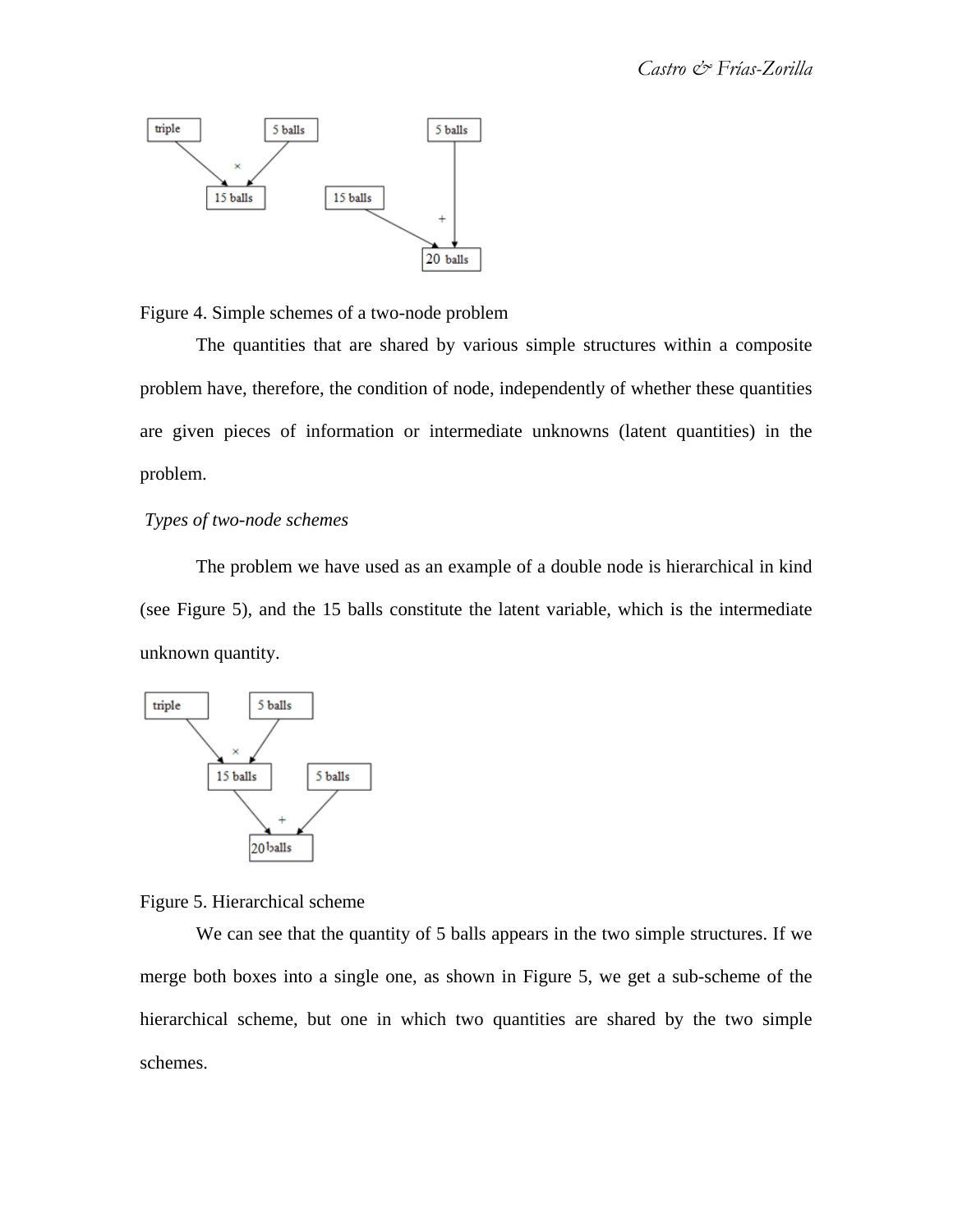

## Figure 6. Composite scheme HP

When a part and the whole of one simple scheme matches with the part and part of the other simple scheme  $(P, W = P, P)$ , we call this composite scheme HP, since it can be obtained from the hierarchical scheme H, since one part of each simple scheme coincides with the other (see Figure 6).

In the other two structures of two-step problems, sharing part and sharing whole, new substructures also emerge with this condition of considering the double node. In the case of the structure "sharing part" (SP), we can generate a substructure by making it agree with the other part of the two simple schemes (see Figure 7). We call this substructure SPP.





An example of a problem corresponding to the structure SPP is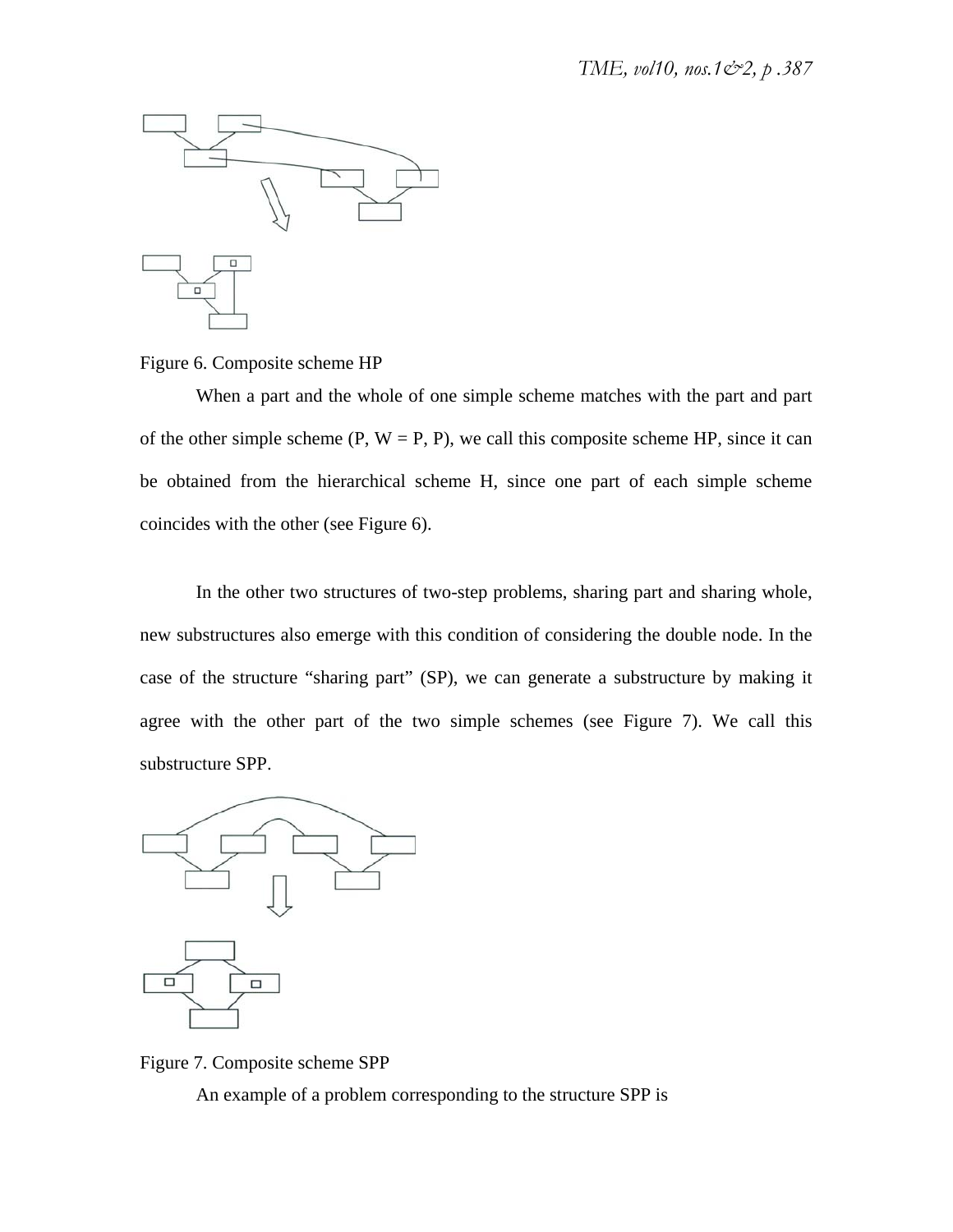*Problem 3 3. John has 7 pieces of c clothing, 3 s shirts and th he rest pants . How many ways can he combine shirts and pants to get dressed?* 

matches with one part and the whole of the other  $(P, W = P, W)$ . In this case, we obtain the composite scheme that we labelled SWP (Sharing Whole and Part) (see Figure 8). This subscheme can be obtained both from the composite scheme "sharing whole" SW, if we make a part of each simple scheme coincide. It can also be obtained from the composite scheme "sharing part" SP, if we match the whole of each simple scheme. A new subscheme emerges when one part and the whole of a simple scheme



Figure 8. Composite scheme SWP

The following problem is an example of the scheme SWP:

Problem 4. Peter has 15 marbles. Peter has 10 marbles more than John. *How many times more marbles does Peter have than John?* 

In summary, if we consider two nodes to connect the two simple structures that

form a two-step problem, we get the following composite subschemes (see Figure 9):

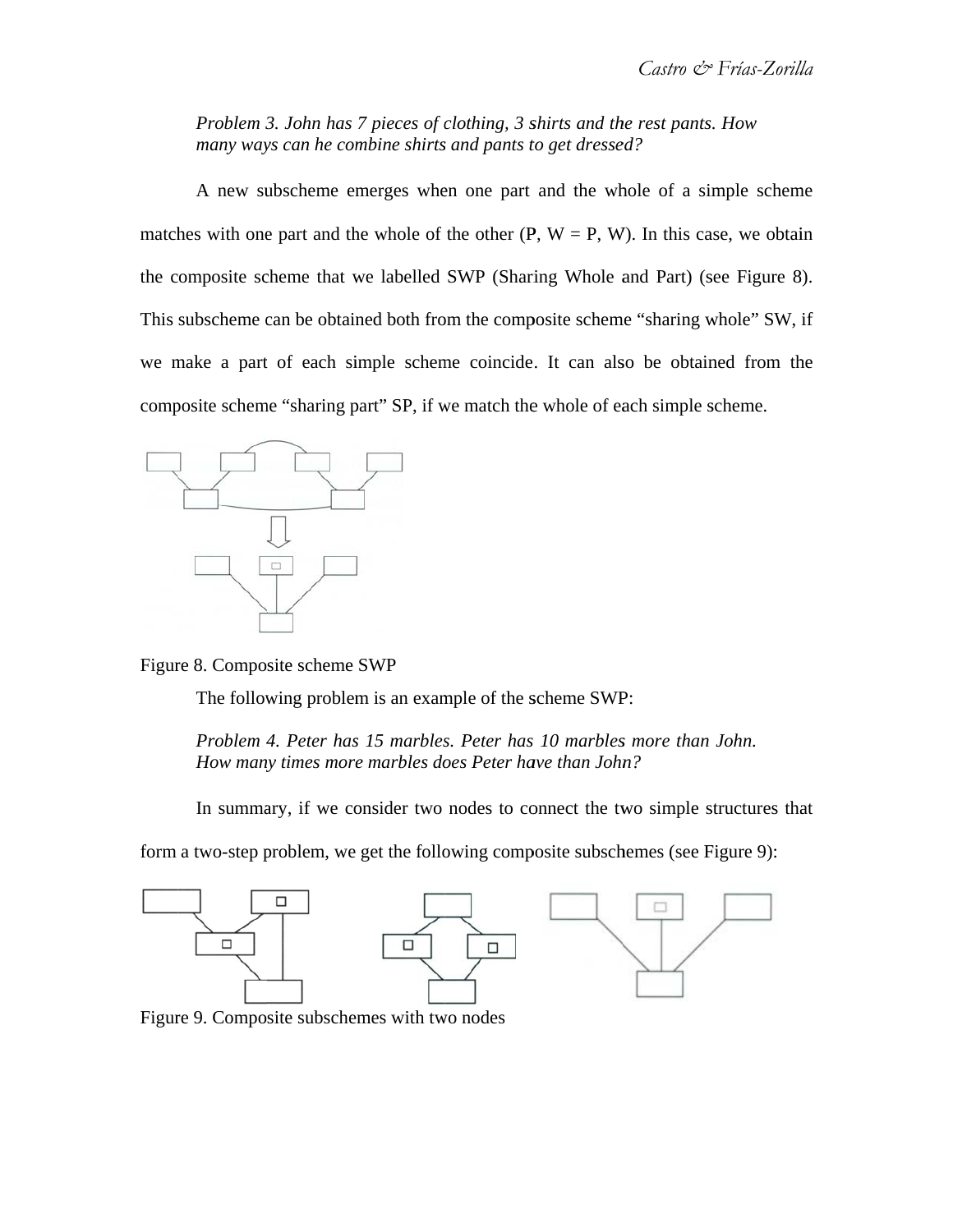The double node as a characteristic of some two-step problems can be related theoretically from the cognitive point of view to individual differences or different success rates (Frías, & Castro, 2007). This is due, for example, to the limited capacity of the work memory or, as Embretson (1983) suggests, to the fact that "the characteristics of the stimuli of the items in the tests determine the components that are involved in finding the solution" (p. 181). From the foregoing considerations, we find it important to study whether the two-node problems have different cognitive effects on the subjects.

For the specific case of two-step problems, the variable node takes more than one value. We have described two-step problems with one node and two-step problems with two nodes. We now ask whether the number of nodes in a scheme is a cognitive variable that can influence the problem-solving process for two-step problems in students who are finishing their elementary education.

Our conjecture is that the number of nodes in a composite two-step problem affects the way in which the advanced elementary school students represent two-step problems internally. This difference should become visible in issues such as the success rate and the emergence of errors specifically involving the number of nodes.

#### **Method**

#### *Participants*

We performed a study to compare the competence of students from the fifth and sixth grades of elementary education (ages ranging from ten to twelve) in two-step arithmetic problems and to determine whether the number of nodes in the problem influences the process of solving it. 172 students from public elementary schools in the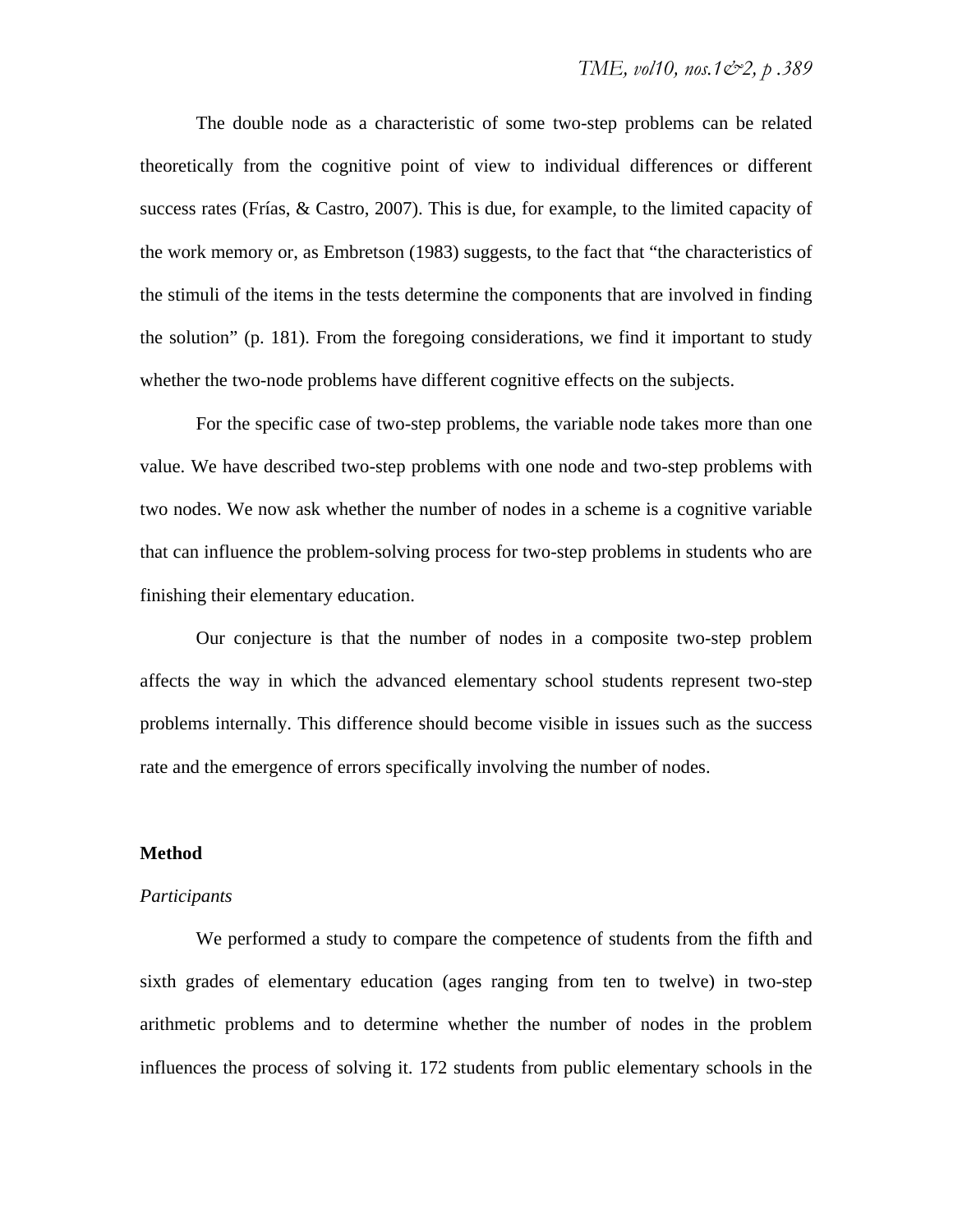city of Almería (Spain) participated in the study, 86 students from  $5<sup>th</sup>$  grade and 86 from  $6^{\text{th}}$ .

#### *Variables*

Given the wide variety of two-step problems, we limited the study to using a carefully-defined set of problems. The first condition we imposed on the two-step problems used in the study was that the semantic category corresponding to the first simple structure of the problem be comparison (additive or multiplicative) and the semantic category corresponding to the second simple structure of the problem be combination, whether additive or a cartesian product. We imposed this restriction to control for the possible effect that the kind of semantic category in each of the simple schemes could have on the overall solving of the two-step problem.

Once we established this condition, the problems we used were chosen using factorial design with four factors or independent variables of the problems, which are:

#### *First factor*

The first factor, which we call A, includes whether one of the simple structures that make up the two-step problem has an additive or multiplicative character. We understand the additive structure here to include problems that are solved with one addition or subtraction. Likewise, we understand by multiplicative structure problems solved with one multiplication or division. The variable A refers to the double arithmetic relationship present in the two-step problem and in this study takes two values, corresponding to the possible combinations of a problem composed of two steps, a simple additive structure and another multiplicative structure: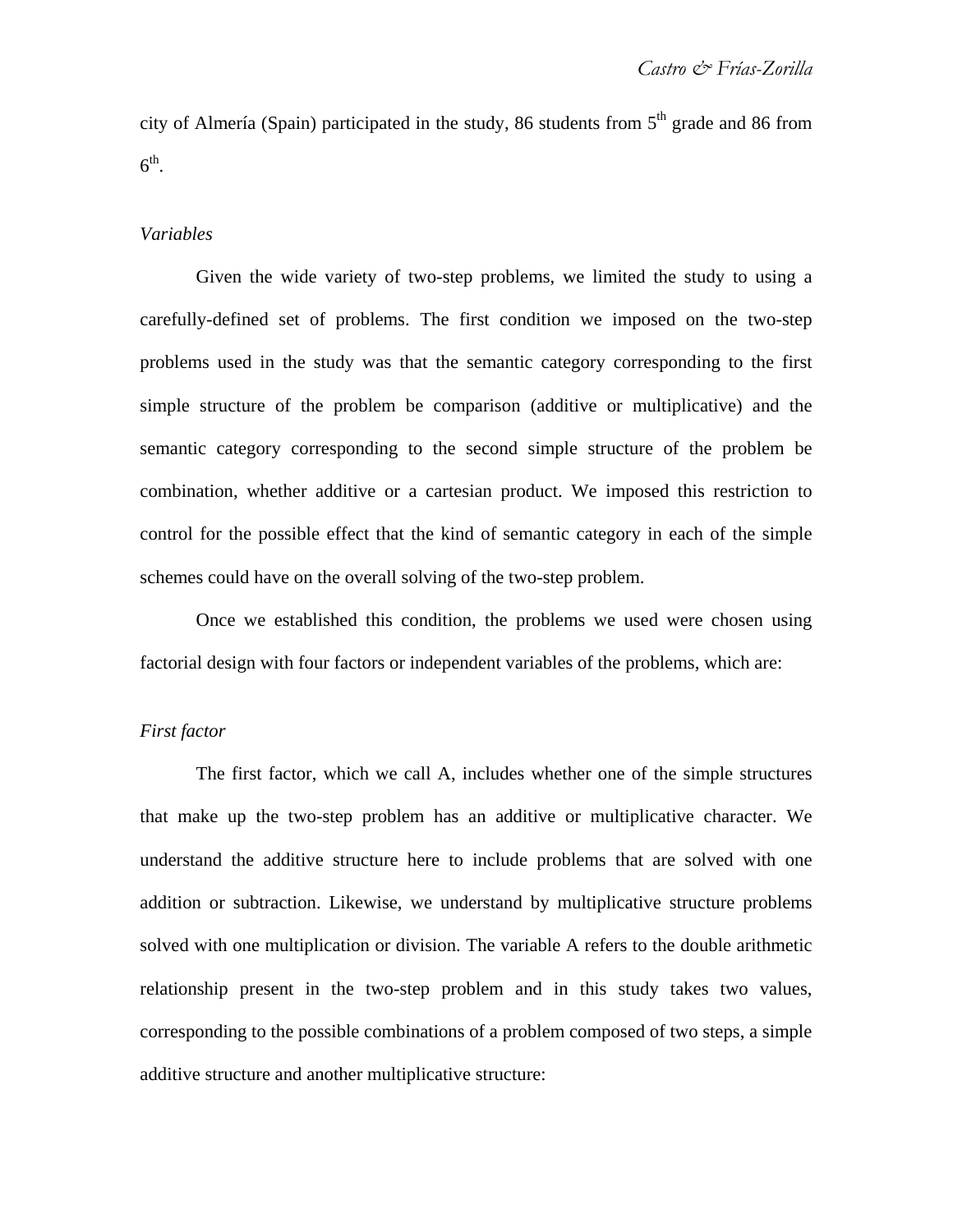- $\bullet$  A<sub>l</sub> for an additive structure followed by a multiplicative structure  $(+, \times).$
- A<sub>2</sub> for a multiplicative structure followed by an additive structure  $(x, +)$ .

## *Second factor*

Since the two-step problems that compose the instrument we have used all contain a simple scheme of comparison, we have limited the possible variants of these comparison problems to two kinds, consistently worded comparison problems and inconsistently worded comparison problems (Lewis & Mayer, 1987). Attending to these two kinds of wording for comparison problems, we consider the variable to be the kind of wording in the comparison, which we have called variable E and which takes two values:

- $\bullet$  E<sub>l</sub> if the wording of the comparison is consistent.
- $\bullet$  E<sub>2</sub> if the wording of the comparison is inconsistent.

| $E_1$ Consistent wording                                         | $E_2$ Inconsistent wording                                                                                                                                                        |  |  |  |  |
|------------------------------------------------------------------|-----------------------------------------------------------------------------------------------------------------------------------------------------------------------------------|--|--|--|--|
| marbles Peter<br>15<br>John<br>has<br>many<br>How<br>altogether? | marbles<br>has<br>-15<br>Peter has 3 times more marbles than John   Peter has 3 times more marbles than John<br>marbles do they have How many marbles do they have<br>altogether? |  |  |  |  |

# *Third factor*

Each of the simple relationships involved in a two-step problem can be of either increase or decrease (Castro, et al., 1996; Castro, Rico, Castro, & Gutiérrez, 1994; Rico, Castro, González, & Castro, 1994). We call R the variable that combines the two possibilities in the double relationship. In this study, we will take into account two values: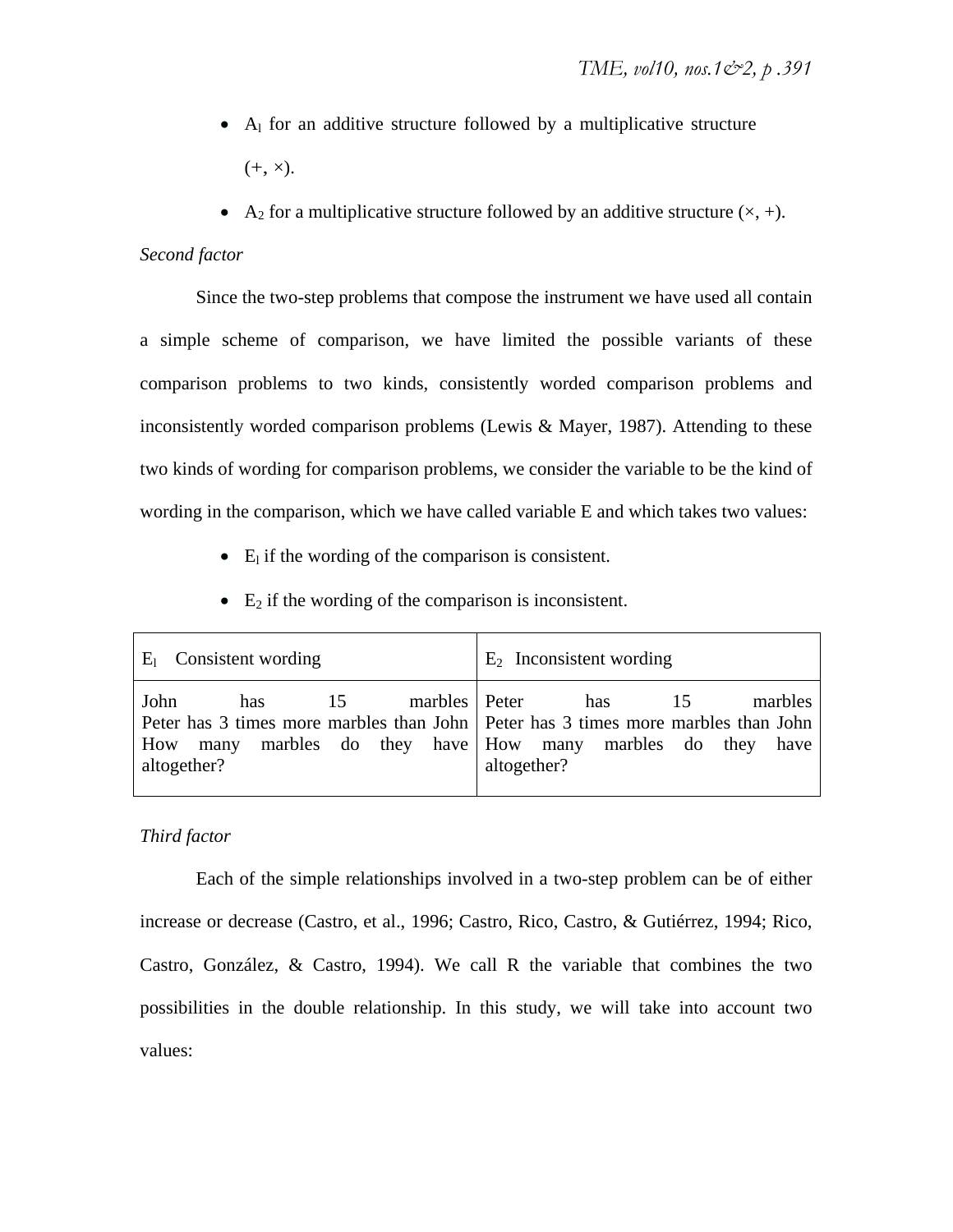- $R_1$  for the relationship increase-increase (I I).
- $R_2$  for the relationship increase-decrease (I D).

From the point of view of direct translation based on key words, this variable provides information most specifically about the arithmetic relationship that can be used. Increase will refer to addition or multiplication and decrease to subtraction or division.

## *Fourth factor*

The fourth factor is the variable, our main focus of attention. It includes the number of nodes in the two-step problem. The number of nodes, which we call the variable nodes (N), has two values in this study:

- $N_1$  for two-node problems.
- $N_2$  for one-node problems.

| $N_1$ two-node problems                                                                                                                                                                                                                           | $N_2$ one-node problems                                                   |
|---------------------------------------------------------------------------------------------------------------------------------------------------------------------------------------------------------------------------------------------------|---------------------------------------------------------------------------|
| Mary has 15 trading cards. George has 3   Mary has 15 trading cards, and Paula has<br>times more trading cards than Mary. How   90 cards. George has 30 more cards than<br>many trading cards do George and Mary<br>have between the two of them? | Mary. How many cards do George and<br>Paula have between the two of them? |

## *Instrument and procedure*

The instrument used in this experiment was a questionnaire with sixteen problems. The sixteen problems correspond to the possible combinations that emerge from crossing the four factors mentioned above in a factorial design. So as not to overwhelm the study subjects with too many problems, we divided this set of sixteen problems into two questionnaires of eight problems each, according to the following distribution: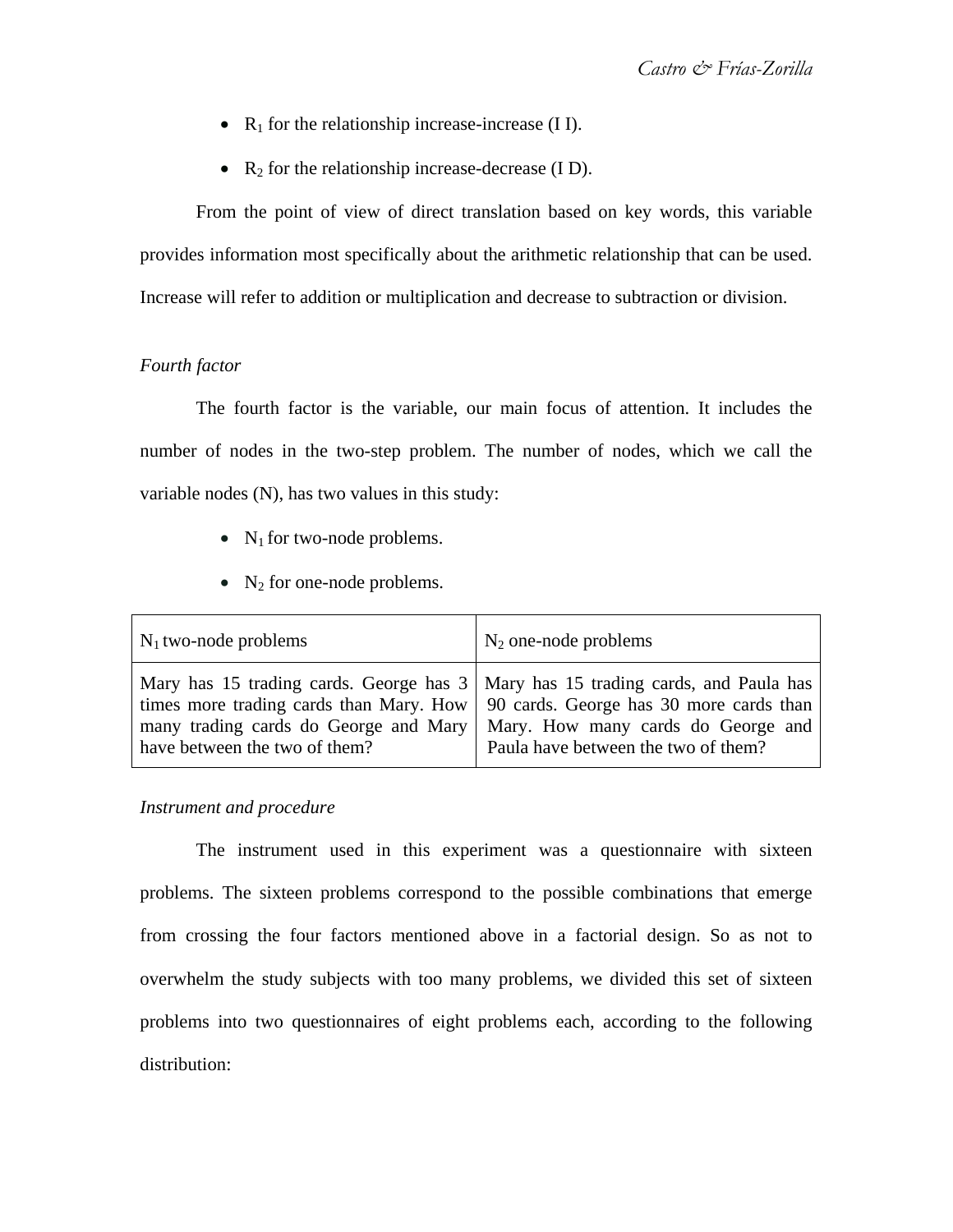|                |       | $N_1$          |                | $N_2$          |                |  |
|----------------|-------|----------------|----------------|----------------|----------------|--|
|                |       | A <sub>1</sub> | A <sub>2</sub> | $A_1$          | A <sub>2</sub> |  |
| $E_1$          | $R_1$ | Q1             | Q <sub>2</sub> | Q <sub>1</sub> | Q <sub>2</sub> |  |
|                | $R_2$ | Q <sub>2</sub> | Q <sub>1</sub> | Q <sub>2</sub> | Q1             |  |
| E <sub>2</sub> | $R_1$ | Q1             | Q <sub>2</sub> | Q <sub>1</sub> | Q <sub>2</sub> |  |
|                | $R_2$ | Q <sub>2</sub> | Q <sub>1</sub> | Q <sub>2</sub> | Q1             |  |

## Q1 Questionnaire Nº 1 Q2 Questionnaire Nº 2

The problems in these questionnaires were solved by the children individually and silently in the classroom using pen and paper. Each child was given a questionnaire at random.

#### **Results**

The answers given by the subjects to the problems posed were evaluated as correct or incorrect, taking into account the choice and execution of the operations, as well as the expression of the result. We have classified a response as correct when the subject has chosen the right two operations between the corresponding data and has expressed the solution correctly, writing it in the space provided for the result the expression of the relationship that each problem required according to the instructions provided on the questionnaires. This circumstance occurred in different ways. The most common was to perform two operations, executing the corresponding algorithms, and to conclude with the full expression by answering the question posed in the problem. However, we have also considered correct those answers in which this was done implicitly. For example, given the problem:

*Javier has 12 pairs of pants. Javier has 3 more shirts than pairs of pants. How many ways can Javier combine pants and shirt?*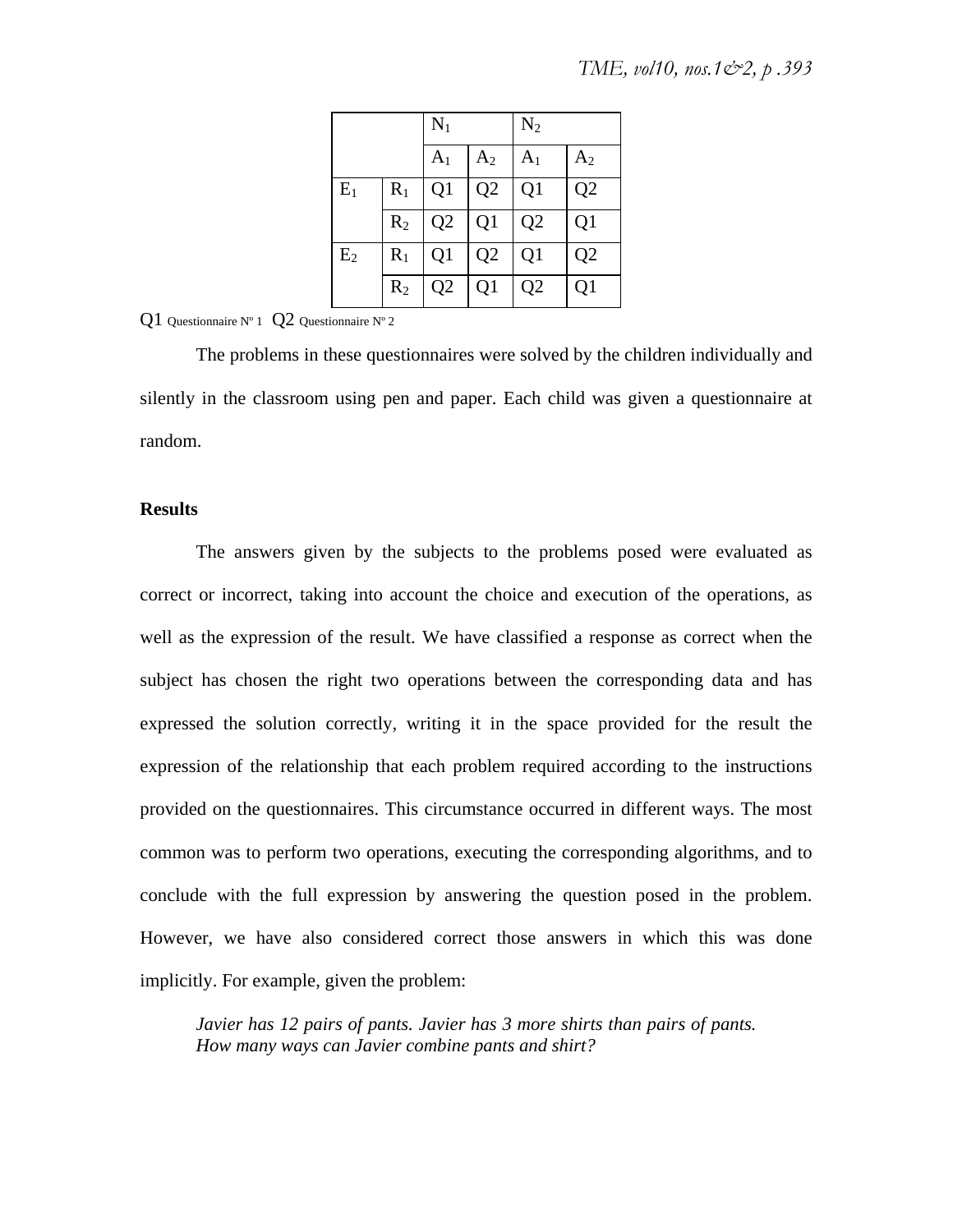Some subjects did one of the operations  $(12+3=15)$  mentally, so that the only explicit operation that appears is  $12\times15=180$ . In cases like this, we have evaluated the answer as correct, since we understand that student chose the two correct operations, performed one as a mental calculation and the other as a written algorithm, and provided the correct answer: "Javier can combine his shirts and pants in 180 different ways." We have also considered answers to be correct if the answer was expressed elliptically, for example, "They can be combined in 180 ways." In cases where students chose the operations to be performed correctly and used the correct data but committed a calculation error in the algorithm, we have considered the answer to be correct, even though the result shows a quantity different from the correct one. In this case, we believe that this kind of error does not affect the subject's understanding of the problem.

The answers were evaluated as incorrect when one of the two operations to be performed was not the correct one or the subject did not perform the operation with the proper data. No response on one of the operations was also qualified as incorrect, since it shows that the subject did not understand at least one of the two relationships in the problem. No answer at all was also evaluated as incorrect.

The success rates at which the children in the study were able to translate each of the questionnaire problems into its arithmetic representation are shown in Table 1 as percentages. They range from 20% for the most difficult problem to 90% for the least difficult. This result shows that some of the factors that define the problem influence their difficulty. To highlight which variables have a significant influence, we have applied a variance analysis to the four factors.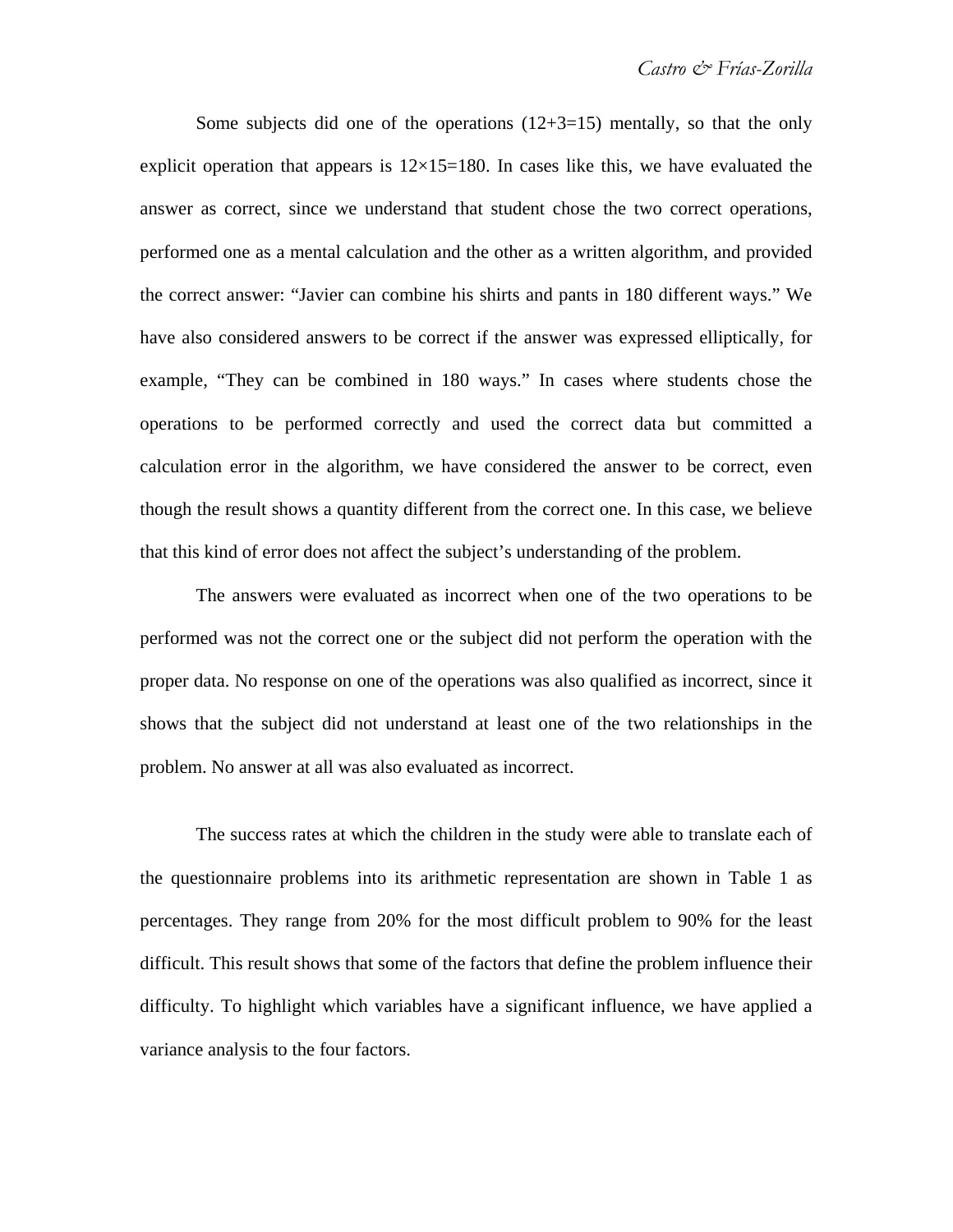|                |           | $N_1$ -two nodes   $N_2$ -one node       |    |                |    |
|----------------|-----------|------------------------------------------|----|----------------|----|
|                |           | $A_1 + \times  A_2 \times  A_1 + \times$ |    | $A_2 \times +$ |    |
| Consistent     | $R_1$ II  | 37                                       | 80 | 36             | 90 |
| $E_1$          | $R_2$ ID  | 34                                       | 57 | 33             | 58 |
| Inconsistent   | $R_1$ I I | 28                                       | 36 | 34             | 55 |
| E <sub>2</sub> | $R_2$ I D | 22                                       | 30 | 20             | 51 |

**Table 1. Percentages of success in the questionnaire problems according to factors** 

Using the success rate measured in percentages as a dependent variable, we have applied variance analysis to detect whether the four factors defined in the study had a significant effect on the success rate. The variance analysis applied to the data obtained shows a significant effect on the following cases:

- variable N number of nodes ( $F = 6.677$ , p=0.010). The percentage of success on problems with one or two nodes is: two nodes- $N_1$  (41%) and one nodes- $N_2$ (63%).
- variable R combinations of increase and decrease ( $F=20.982$ ,  $p=0.000$ ), with a percentage of success on the combinations of: increase-increase (49%) and decrease-increase (38%).
- variable E or kind of wording  $(F=56.504, p=0.000)$ : Consistent  $(61\%)$  and inconsistent (45%).
- variable A combination of the additive and multiplicative relationships  $(F=116.760, p= 0.000)$ . The percentages of success on the combinations of additive and multiplicative relationships used were:  $A1(+x)$  combination (30%) and  $A2(x+)$  combination (57 %).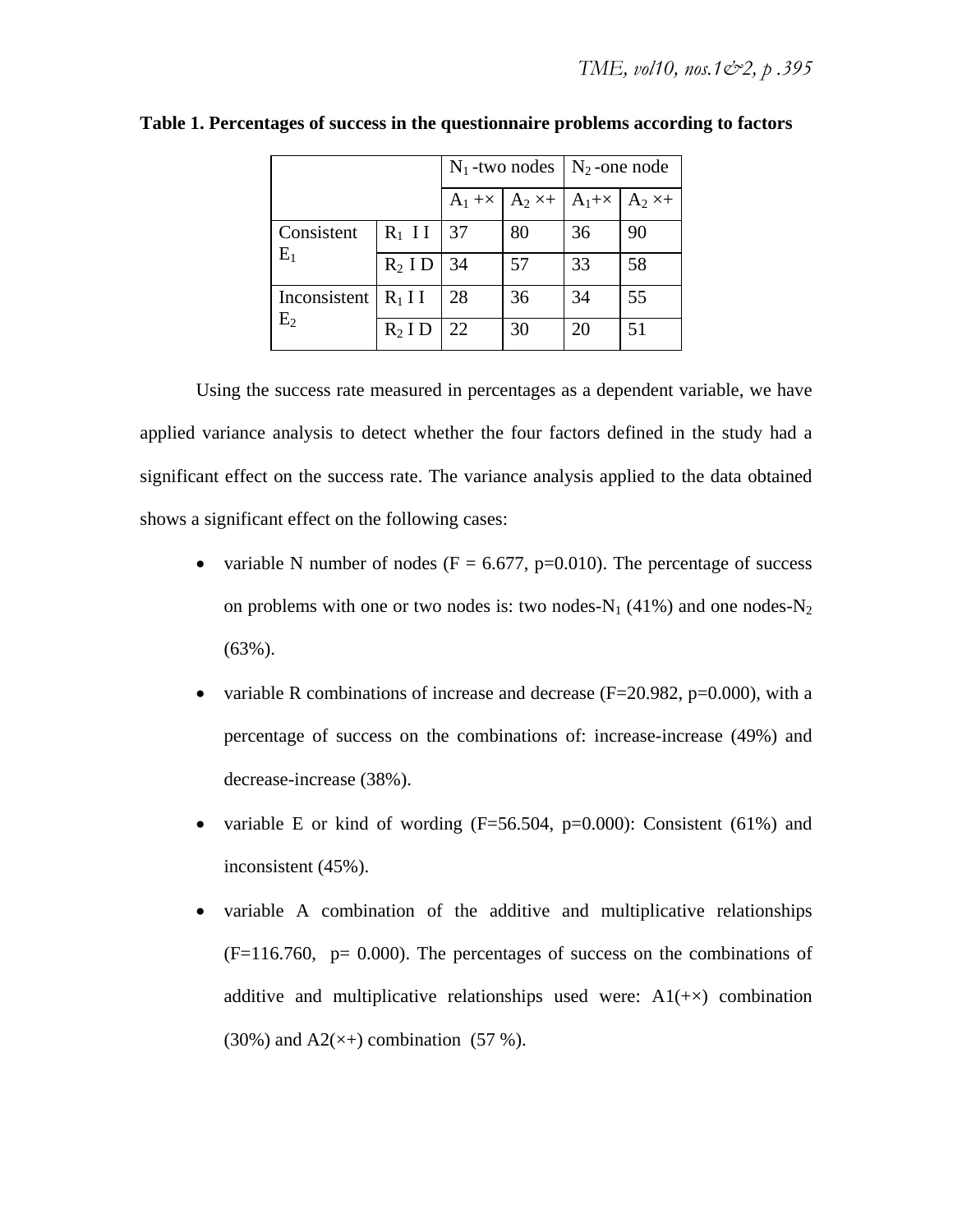We interpret the marked difference in difficulty shown by combinations  $A_1$  and  $A_2$  according to the restriction imposed, that is, that the problems be comparison (additive or multiplicative) in the first step and either additive or Cartesian product combination in the second step. In problems of the type  $+x$ , we use the additive comparison in the first step and the Cartesian product in the second step. In problems  $\times +$ , we use the multiplicative comparison in the first step and the additive combination in the second. The presence of the Cartesian product in the simple scheme corresponding to the second step of the problems seems to cause the difference in difficulty.

The only significant interaction effect influenced by the variable of node is  $N \times A$ (F=6.084, p=0.014). This interaction does not change the order of difficulty of the values of the variable node, however, as can be seen in graphic 1.



Graphic 1. Percentages of correct answers according to nodes and combinations of arithmetic relationships

In graphic 1, we can see that the problems with two nodes are more difficult to translate into a symbolic representation than the problems with one node for the two combinations of arithmetic operations. We can conclude from this analysis that the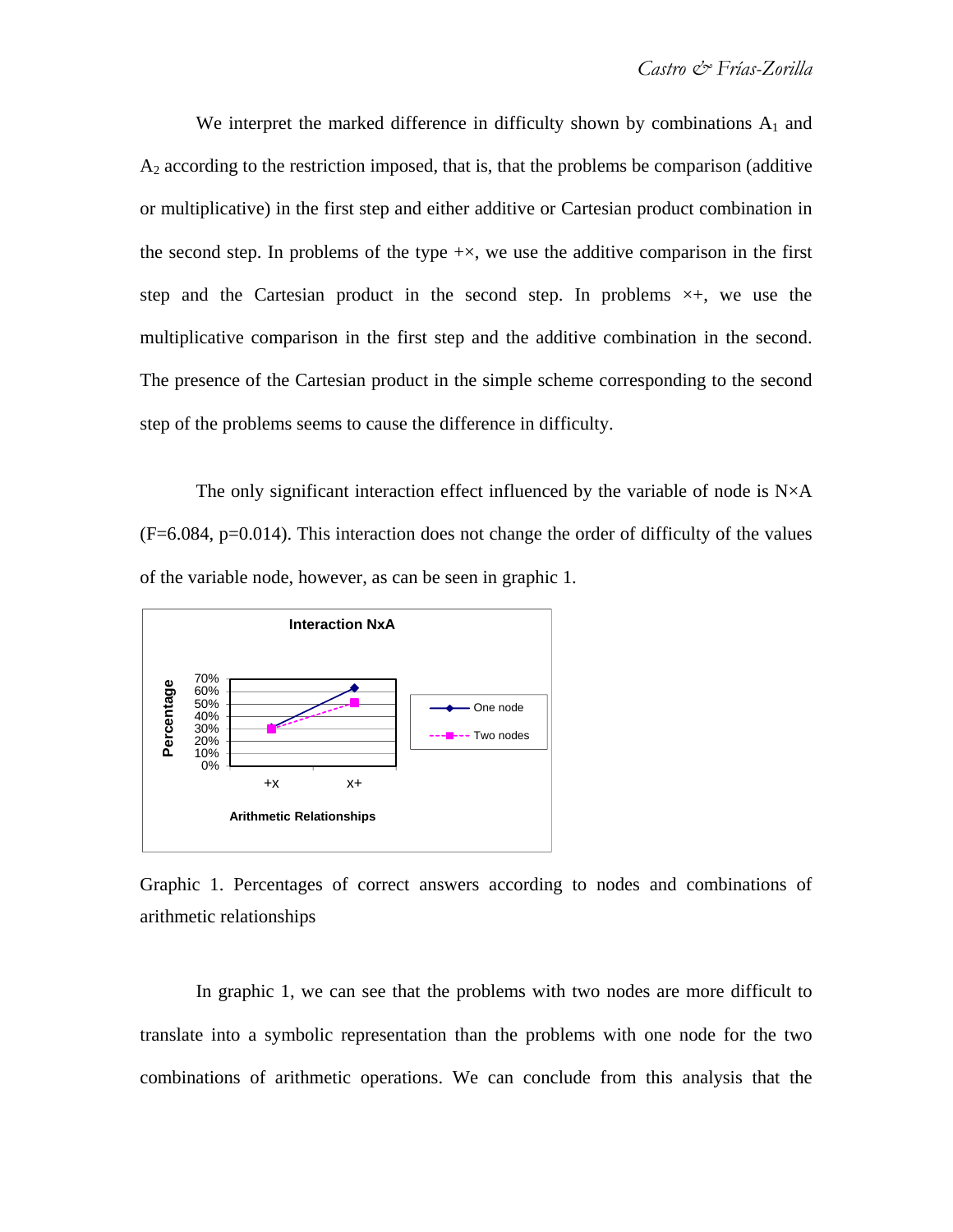number of connections between the two relationships is a significant differentiating characteristic in two-step problems. The percentages of success on one-node problems (63%) and two-node problems (41%) show a significant difference in students' performance between these two kinds of problem. This difference does not depend on the other factors considered.

## **Error analysis**

In written products, we found that in addition to typical errors already identified in one-step problems (such as the additive error or the inversion error), the sample subjects produced new errors in the two-step problems, errors that we identified as errors belonging to the double structure itself. Since our goal is to characterize the issues that differentiate the two-step problems, we will stick to the description of the errors specific to the double structure.

#### *Type 1 error: performing only one operation*

This error is characterized by using only one operation to solve a two-step problem. The operation may be either one of the two correct operations that should be performed or the wrong operation for another reason. In all of the cases, the subjects do not attempt to perform more operations but instead give as an answer the result of the only operation that they have performed with the two pieces of information from the problem. Most of the cases observed occurred in problems with two nodes (and only two pieces of information). In a few cases, this kind of error occurred with a problem of only one node (with three pieces of information). Table 2 shows examples of this kind of error.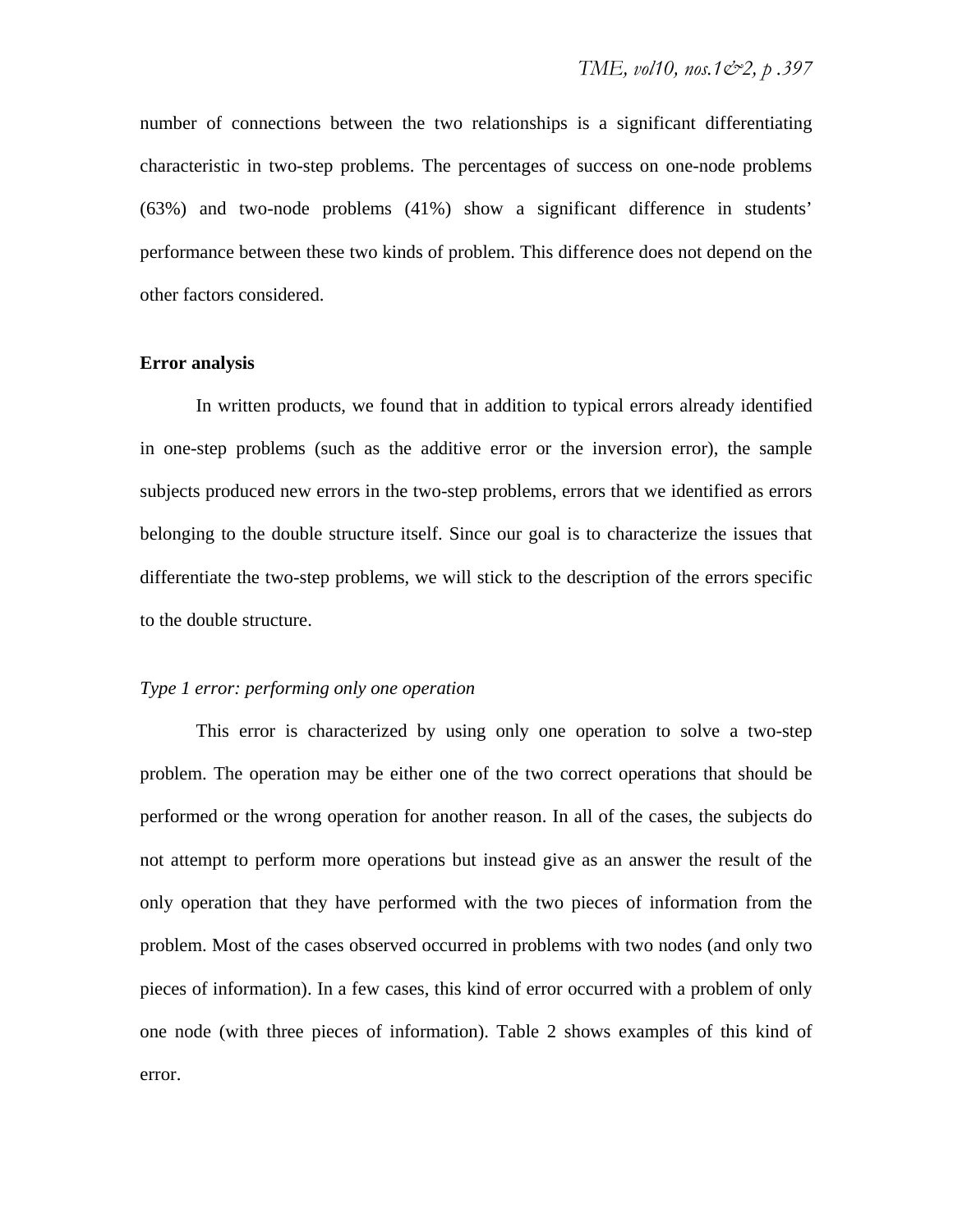| Problems                                                           | Errors                     | Comments                     |
|--------------------------------------------------------------------|----------------------------|------------------------------|
| Example 1                                                          |                            |                              |
| Anne has 12 pairs of pants                                         | $12 - 3 = 9$               | Omits<br>the<br>second       |
| Anne has 3 shirts fewer than pants.                                | Result: He can combine     | operation                    |
| How many ways can he combine                                       | pants and shirts in 9      |                              |
| pants and shirts?                                                  | ways                       |                              |
| Example 2                                                          |                            |                              |
| John has 24 balls                                                  | $24 + 3 = 27$              | <b>Omits</b><br>the<br>first |
| John has 3 times fewer balls than                                  | Result: Between the two    | operation                    |
| Peter. How many balls do they                                      | of them, they have 27      |                              |
| have between the two of them?                                      | balls                      |                              |
| Example 3                                                          |                            |                              |
| Anne has 48 trading cards                                          | $48 \times 4 = 192$        | Omits<br>the<br>second       |
| Mary has 4 times more trading Result: Between the two of operation |                            |                              |
| cards than Anne. How many $d\sigma$                                | <i>them, they have</i> 192 |                              |
| they have between the two of                                       | <i>trading cards</i>       |                              |
| them?                                                              |                            |                              |

## **Table 2. Error in performing one operation**

In the problems used in this study, the two relationships are ordered; the first one is always a comparison and the second a combination. For this kind of error, we can therefore distinguish the cases in which the subject forgot the first relationship from those in which the subject forgot the second:

# 1. Forgetting the first relationship

In this case, subjects take the two pieces of information in the problem and perform an operation without taking into account the first relationship in the context of the problem. They focus their attention on the second relationship, which is the one in which the problem's question appears. Examples 1 and 2 in Table 2 illustrate this case.

# 2. Forgetting the second relationship

In this case, they take the two pieces of information in the problem and work with them in the context of the first relationship stated in the problem, not taking into account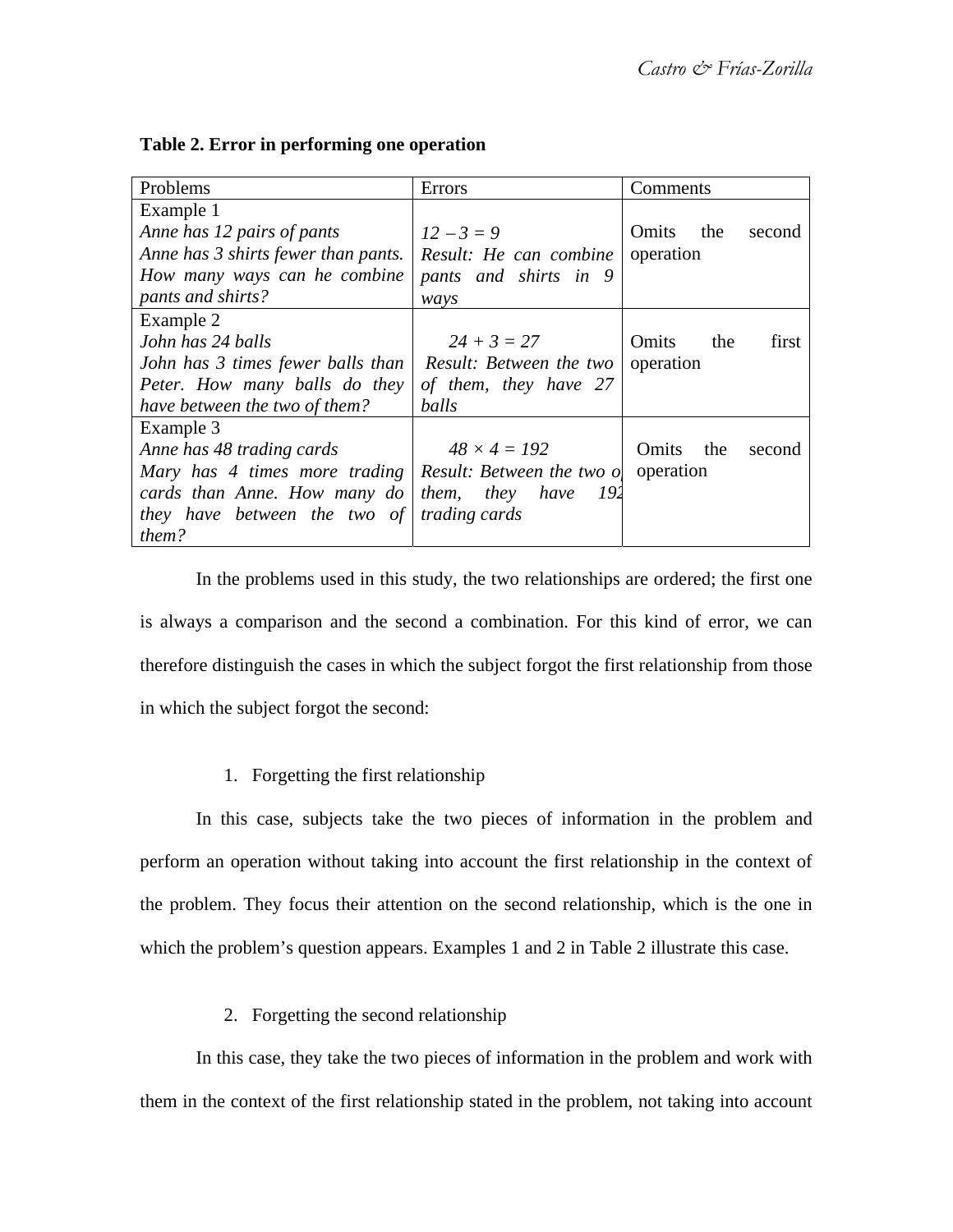the second relationship. In the result, they answer the question in the problem that corresponds to the second relationship although this value was obtained with the first. Example 3 in Table 2 fits this type of error.

## *Type 2 error. Ordered data*

This error is characterized by choosing the data for performing the relationships in the same order in which they appear in the problem. In certain problems in our study, this leads to an error in the two relationships in the problem. The students take the first two pieces of information that appear in the word problem and perform the operation, then to perform another operation on the result and the third piece of information, and finally, with this result, to find the solution. An example of this error can be seen in the solution given to the problem in Table 3.

### **Table 3. Error in ordered data**

| Problem                                                                                         | Solution with Type 2 error |
|-------------------------------------------------------------------------------------------------|----------------------------|
| George has 18 shirts and 6 belts. George has 3 shirts more $  18 - 6 = 12$ ; $12 \times 3 = 36$ |                            |
| than pairs of pants. How many ways can he combine pants $\vert$ Result: He can combine          |                            |
| and belt?                                                                                       | pants and belt 36 ways     |

This way of acting indicates recognizing the two relationships in the problem, even distinguishing between the two simple structures, one additive and the other multiplicative. But the subjects do not associate the data and the relationships in each structure correctly. This leads us to think that the choice of data is mechanical or algorithmic and that order of presentation takes precedence over any other characteristic of the problem. In many cases, we see that, if the correct order coincides with the order in which the data are presented, the subjects give the correct response, but when the correct order is different than the order in which the data are presented, students make mistakes.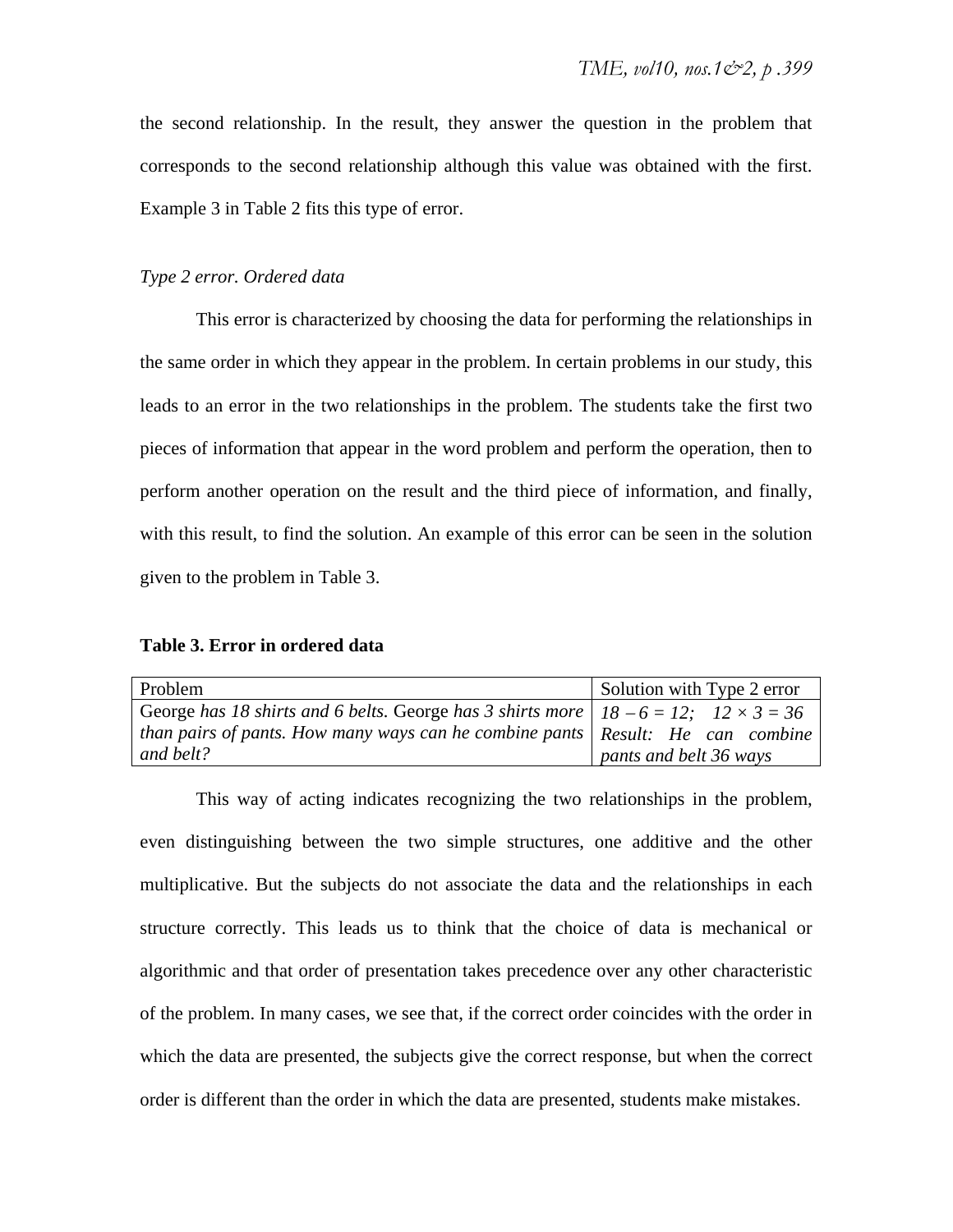These last two kinds of error, *one operation* and *ordered data,* occur in the same subjects; that is, that for the two-node problems they commit the error of *one operation*  and for a one-node problem, that of *ordered data*.

#### *Type 3 error. Repeating the unshared information*

In the two-node problems, we saw an error that consisted of using twice the unshared piece of information in the two simple structures that compose the two-step problem, while using the shared piece of information only once. An example is shown in Table 4.

#### **Table 4. Error of confusing repeated information**

| Problem                                                                   | Solution with Type 3 error |
|---------------------------------------------------------------------------|----------------------------|
| Lucia has 15 shirts. Lucia has 3 fewer $15 + 3 = 18$ ; $18 \times 3 = 36$ |                            |
| shirts than pairs of pants. How many Result: She can combine shirts and   |                            |
| ways can she combine shirts and pants? $\vert$ pants in 36 different ways |                            |

The previous solution that contains the Type 3 error shows that the subjects have recognized the two relationships and distinguished two structures, one additive and the other multiplicative. Further, the repetition of one piece of information from the problem in the calculations (in this case, the 3) seems to indicate that the subject recognizes that he or she must use this piece of information twice. The error occurs in choosing the right piece of information.

## *Type 4. Other errors*

In this section, we include errors that do not fit any of those mentioned above, cases in which it is difficult to know what motivated the subjects' choice of operations. Most of these cases occur in problems with one node in which the student only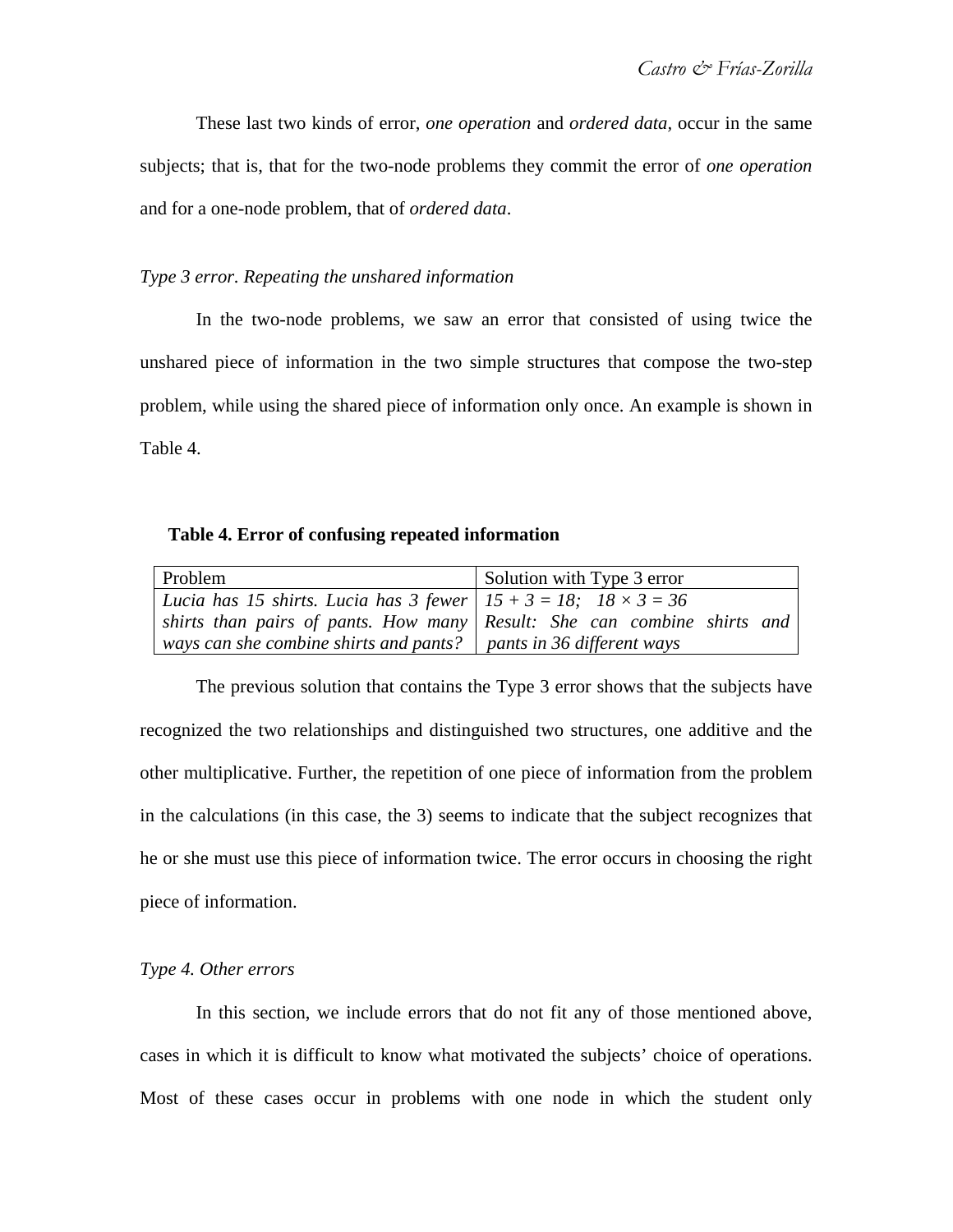recognizes as characteristic of the problem that there are always two or more operations but chooses the operation and/or the data related to it arbitrarily or by chance.

The distribution of the four kinds of error described according to levels of  $5<sup>th</sup>$  and  $6<sup>th</sup>$  grade are shown in Table 5. Here, we differentiate two subtypes two subtypes for the error *one operation* one type for the error *ordered data* and another for *repeat unshared datum*, whereas in classifying the others we include the unclassifiable wrong answers in the foregoing, as well as missing answers.

| Error         |                             |                          |       |             |          |            |      |
|---------------|-----------------------------|--------------------------|-------|-------------|----------|------------|------|
| type          | Subtype                     | $5^{\text{th}}$<br>grade |       | $6th$ grade |          | Total      |      |
|               |                             | Frequency                | %.    | Frequency   | $%$ .    | Frequency% |      |
|               | Forgetting the first        |                          |       |             |          |            |      |
| One           | relationship                | 16                       | 16.16 | 10          | 11.2426  |            | 14%  |
|               | operation Forgetting<br>the |                          |       |             |          |            |      |
|               | second relationship         | 45                       | 45.45 | 52          | 58.4297  |            | 52%  |
| Ordered       |                             |                          |       |             |          |            |      |
| data          |                             | 22                       | 22.22 | 14          | 15.7336  |            | 19%  |
| Repeat        |                             |                          |       |             |          |            |      |
| unshared      |                             |                          |       |             |          |            |      |
| datum         |                             | 6                        | 6.06  | 9           | 10.11 15 |            | 8%   |
| <b>Others</b> |                             | 10                       | 10.10 | 4           | 4.49     | 14         | 7%   |
| Total         |                             | 99                       |       | 89          |          | 188        | 100% |

**Table 5. Frequencies of each error at each level and total errors** 

As can be seen in Table 5, all kinds of error detected appear in the two levels  $(5<sup>th</sup>$ and  $6<sup>th</sup>$  grades). Overall, the error in one operation has occurred with similar frequency at both levels, but this is due to the fact that the two subtypes compensate for each other. That is, students in  $5<sup>th</sup>$  grade omit the first operation more frequently, whereas those in  $6<sup>th</sup>$ omit the second more frequently. The next most frequent error is that of ordered data, which occurs with greater frequency in students in  $5<sup>th</sup>$  grade than those in  $6<sup>th</sup>$ .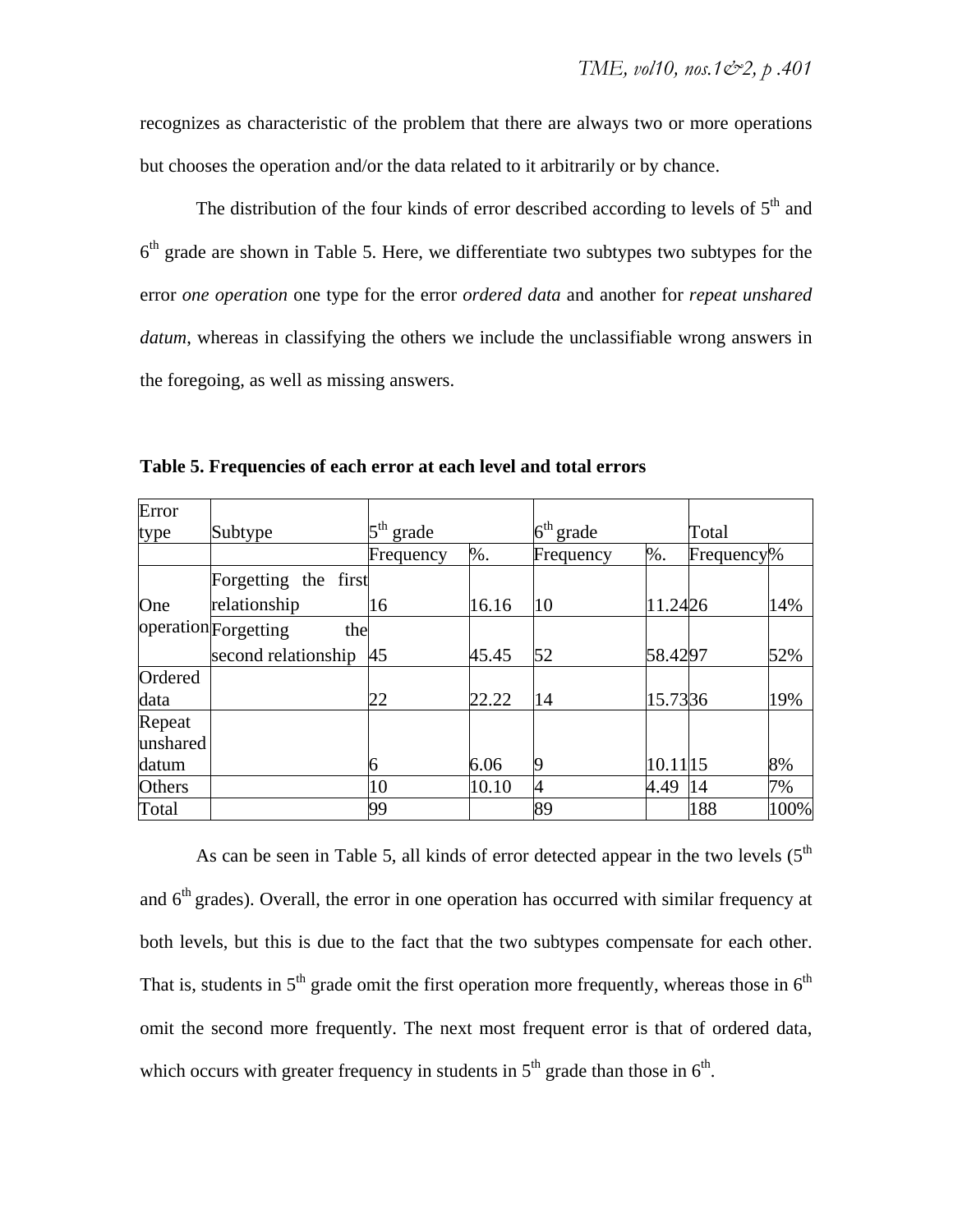Since we chose and identified the problems based on the four factors (N, E, R, A), it is reasonable to attempt to relate the types of error defined to these factors. We classified the association between the errors as belonging to two-step problems. The four factors are shown in Table 6, which includes the distribution of frequencies for each of the problems, according to the combination of factors.

| Type of error<br>Factors |                |              |                |                                          |                                              |                 |                           |                |
|--------------------------|----------------|--------------|----------------|------------------------------------------|----------------------------------------------|-----------------|---------------------------|----------------|
|                          |                |              |                | One operation                            |                                              | Ordered<br>data | Repeating<br>the unshared | Others         |
| $\mathbf N$              | E              | $\mathbb{R}$ | A              | Forgetting<br>first relationship $\vert$ | the Forgetting<br>the<br>second relationship |                 | information               |                |
|                          |                | $R_1$        | $A_1$          | $\overline{7}$                           | 15                                           | $\overline{0}$  | 3                         | $\overline{0}$ |
|                          |                |              | A <sub>2</sub> | $\overline{0}$                           | 13                                           | $\overline{0}$  | $\overline{0}$            | $\overline{0}$ |
|                          | $E_1$          | $R_2$        | A <sub>1</sub> | 3                                        | 18                                           | $\overline{0}$  | $\mathbf{1}$              | $\overline{0}$ |
| $N_1$                    |                |              | A <sub>2</sub> |                                          | 10                                           | $\overline{0}$  | $\overline{0}$            | $\overline{0}$ |
|                          |                | $R_1$        | A <sub>1</sub> | $\overline{4}$                           | 11                                           | $\overline{0}$  | $\mathbf{1}$              | $\overline{0}$ |
|                          |                |              | A <sub>2</sub> | $\theta$                                 | 10                                           | $\overline{0}$  | $\mathbf{1}$              | $\overline{0}$ |
|                          | E <sub>2</sub> | $R_2$        | A <sub>1</sub> | 5                                        | 13                                           | $\overline{0}$  | 3                         | $\overline{0}$ |
|                          |                |              | A <sub>2</sub> | 5                                        | $\overline{4}$                               | $\overline{0}$  | $\overline{0}$            | $\overline{0}$ |
|                          |                | $R_1$        | $A_1$          | $\overline{2}$                           | $\overline{0}$                               | 9               | $\boldsymbol{0}$          | $\overline{2}$ |
|                          |                |              | A <sub>2</sub> | $\theta$                                 | $\theta$                                     | 1               | $\mathbf{1}$              | $\overline{0}$ |
|                          | $E_1$          | $R_2$        | A <sub>1</sub> | $\overline{0}$                           | 1                                            | 6               | $\overline{0}$            | 5              |
| $N_2$                    |                |              | A <sub>2</sub> | $\overline{0}$                           | $\overline{0}$                               | $\overline{4}$  | $\overline{0}$            | $\overline{0}$ |
|                          |                | $R_1$        | $A_1$          | $\overline{0}$                           | $\overline{0}$                               | 11              | $\mathbf{1}$              | $\overline{2}$ |
|                          |                |              | A <sub>2</sub> | $\overline{0}$                           | $\overline{0}$                               | $\overline{2}$  | $\overline{0}$            | 1              |
|                          | $E_2$          | $R_2$        | $A_1$          | $\mathbf{1}$                             | $\overline{0}$                               | 3               | 3                         | $\overline{4}$ |
|                          |                |              | A <sub>2</sub> | $\boldsymbol{0}$                         | $\theta$                                     | $\overline{0}$  | $\mathbf{1}$              | $\theta$       |

**Table 6. Frequency of errors in the combination of four factors** 

## **Conclusions**

In this study, we have demonstrated a new characteristic associated with two-step word problems: the number of connections between the two simple structures that compose the problem, which we have called "node." We have established a specific class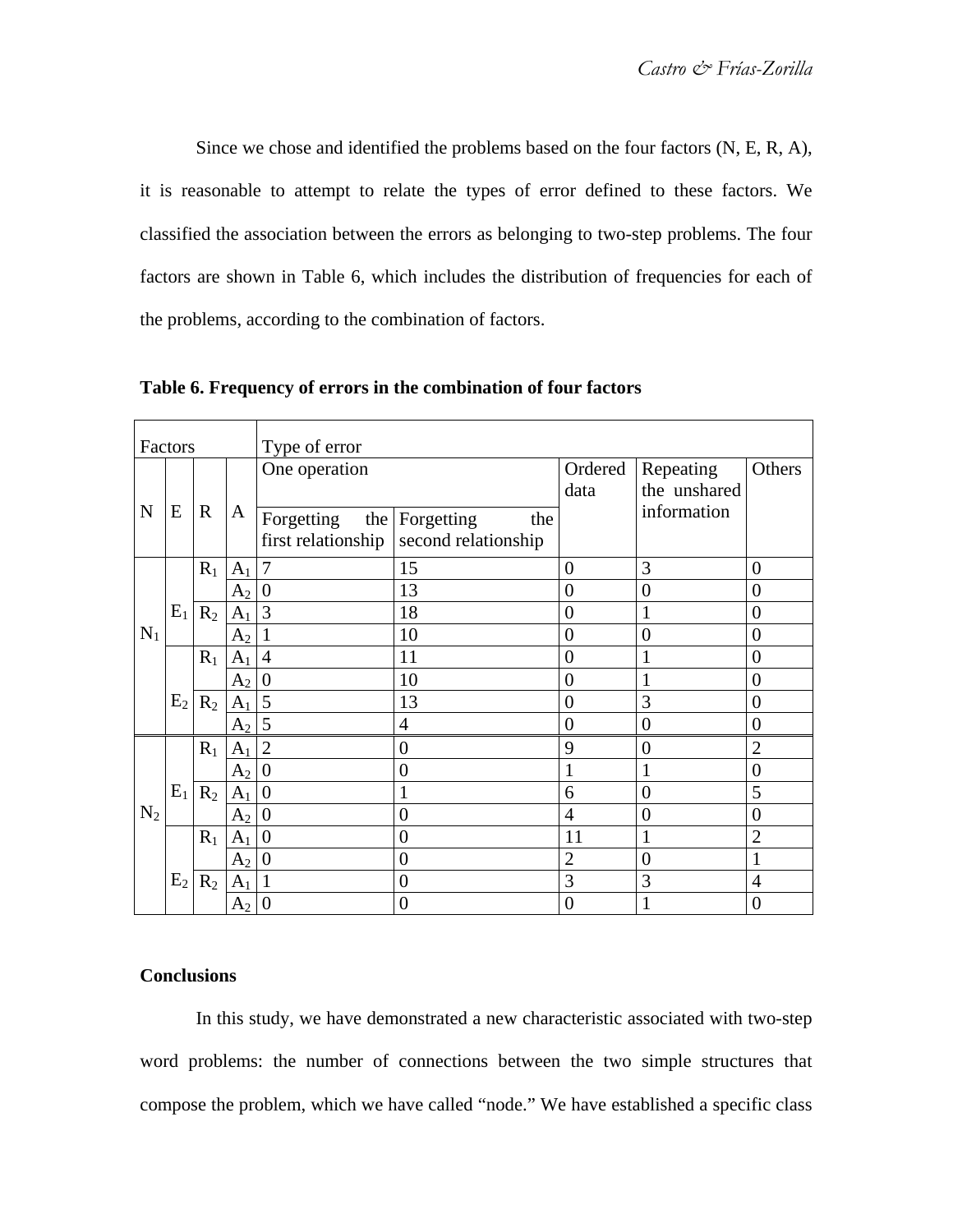of two-step arithmetic word problems that contain only two known quantities in their wording. We have shown that these problems have a common characteristic: they are formed of additive and/or multiplicative structures connected by two nexus or nodes. Our starting hypothesis is that the number of nodes affects the difficulty of translating the wording of the problem into a mathematical representation. With a sample of students in the last two grades of elementary school in Spain, we have confirmed this hypothesis, in the sense that the two-step arithmetic word problems with two nodes are more difficult to translate into arithmetic expressions than similar problems with one node. Further, we have significant evidence that the result is not influenced by other variables that also influence the difficulty of translating arithmetic expressions, such as whether the relationship of comparison is expressed in consistent or inconsistent language or whether the additive and multiplicative relationships are of increase or decrease. The result is also independent of the combinations of additive and multiplicative structures that compose the scheme of the two-step problem. Although there is significant interaction between the factor node and the factor that represents the combinations of additive and multiplicative structures, the analysis of this interaction shows that the order of difficulty in the two-step problems remains the same.

Likewise, from an analysis of the errors committed by the children, we have found that in addition to the errors already identified in one-step problems and reviewed in the literature, there are patterns of error associated with two-step problems; that is, errors that do not occur in one-step problems. We stress the presence of three of these: performing only one operation, working with the data in the order in which they appear in the statement of the problem, and using one piece of information twice, in the two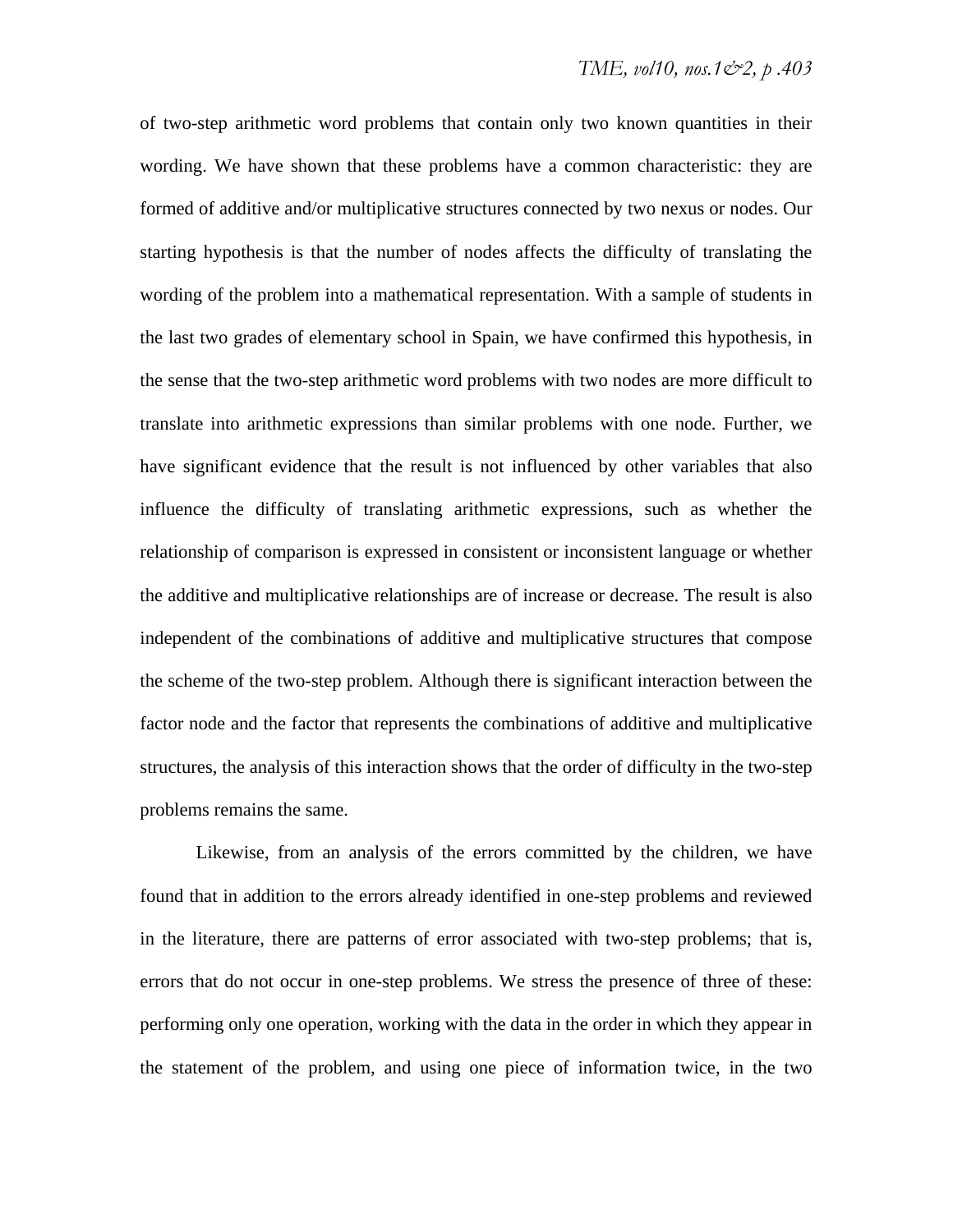operations, when in reality it should be used only once in one operation. The error of performing one operation occurred with greater frequency in the two-node problems, whereas the error of working with the data in the order in which they appear occurred more often in one-node problems. Therefore, the number of nodes is an issue that enables us to differentiate between types of problems and to explain part of the difficulty that two-step arithmetic word problems pose to children. When the students have to solve word problems, the number of nodes in a two-step problem is shown to be a cognitive variable that influences the problem-solving process.

The limitations of the study performed are related to the kind of problem, the students' level, and the research focus adopted. Within the different semantic categories of the problems identified in the additive and multiplicative structure, our study imposed the restriction that the first relationship stated in the problem corresponds to the semantic category of additive or multiplicative comparison. Likewise, the second relationship always corresponds to an additive combination or a multiplicative combination. These conditions can mediate the results obtained in terms of difficulty, kind of error, and frequency of error. The results obtained must also be restricted to the students' level. In our case, these are students at the end of their elementary education. The results cannot therefore be extrapolated to lower levels, although similar results could emerge in the first year of the next educational level, the first year of secondary education. Although the methodology employed is valid for achieving the goal we proposed and the evidence shows the representations that the students produce in response to the two-step word problems, they are sensitive to the presence of one or two connections between the relationships. This is already a significant result from the point of view of the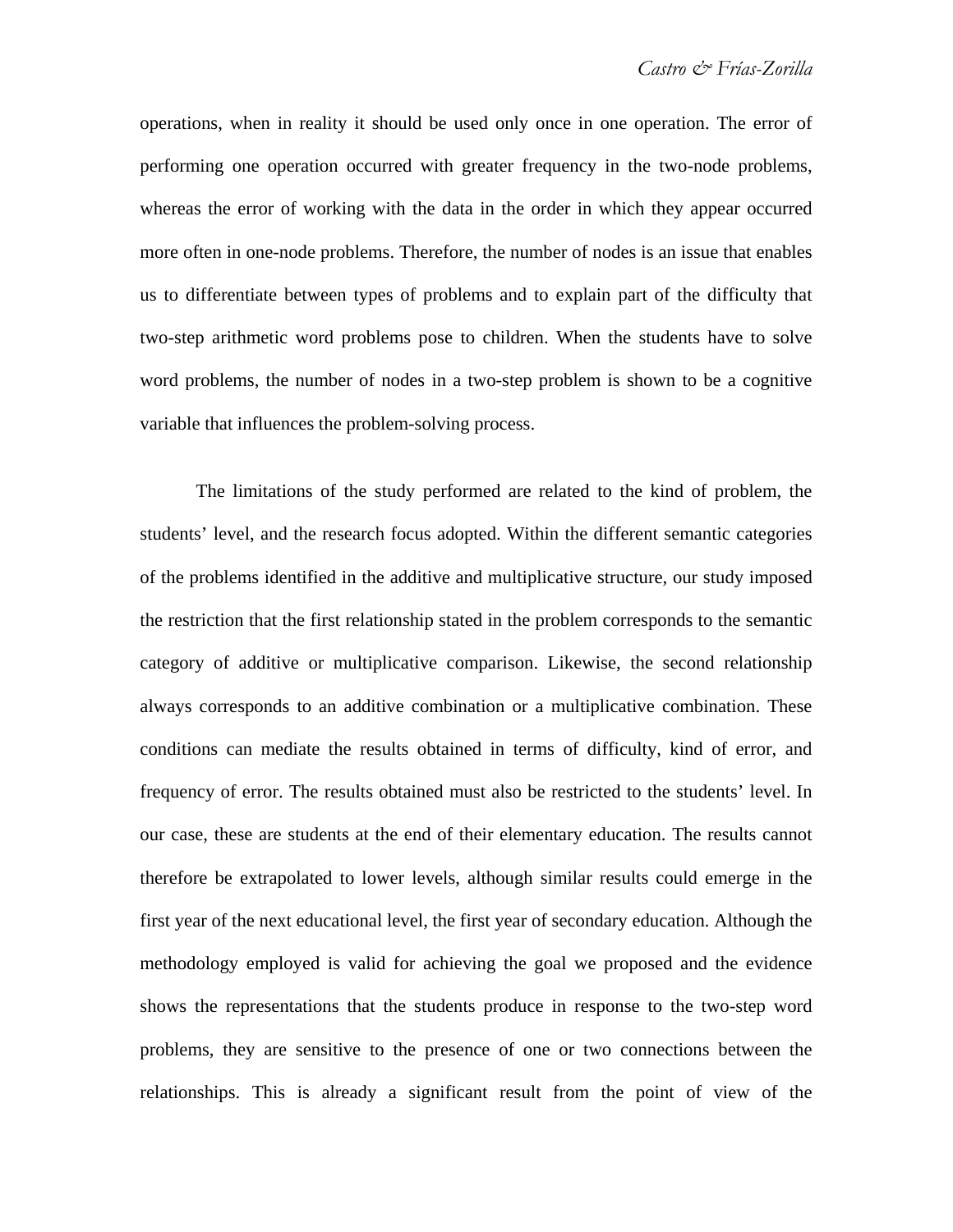development of the school curriculum. This study could be continued by tackling from a qualitative point of view the psychological reasons for the different student errors in problems with one and two nodes.

#### **Acknowledgements**

This study was developed within the framework of the National I+D+I Plan through project EDU2009- 11337, entitled "Modelling and representations in mathematics education", financed by the Spanish Ministry of Science and Technology with cofunding from FEDER.

#### **References**

- Castro, E. (2008). Resolución de problemas. Ideas, tendencias e influencias. In R. Luengo, B. Gómez, M. Camacho, & L. J. Blanco (Eds.), *Investigación en Educación Matemática XII* (pp. 113-140). Badajoz: SEIEM.
- Castro, E., Rico, L., Castro, E., & Gutiérrez, J. (1994). Two-step addition arithmetic problems. In N.A. Malara & L. Rico (Eds.), *Proceedings of the First Italian-Spanish Research Symposium in Mathematics Education* (pp. 139-146). Modena, Italy: Dipartimento di Matematica. Università de Modena.
- Castro, E., Rico, L., Gutiérrez, J., Castro, E., Segovia, I., Morcillo, et al. (1996). Evaluación de la resolución de problemas aritméticos en primaria. *Revista de Investigación Educativa, 14*(2), 121-139.
- Embretson, S. (1983). Construct validity: Construct representation versus nomothetic span. *Psychological Bulletin, 93,* 179–197.
- Enright, M. K., Morley, M., & Sheehan, K. M. (2002). Items by design: The Impact of systematic feature variation on item statistical characteristics. *Applied Measurement in Education, 15*(1), 49-74.
- Frías, A., & Castro, E. (2007). Influencia del número de conexiones en la representación simbólica de problemas aritméticos de dos pasos. *PNA. Revista de Investigación en Didáctica de la Matemática, 2*(1), 29-41.
- Hershkovitz, S., & Nesher, P. (1996). The role of schemes in designing computerized environments. *Educational Studies in Mathematics, 30*, 339-366.